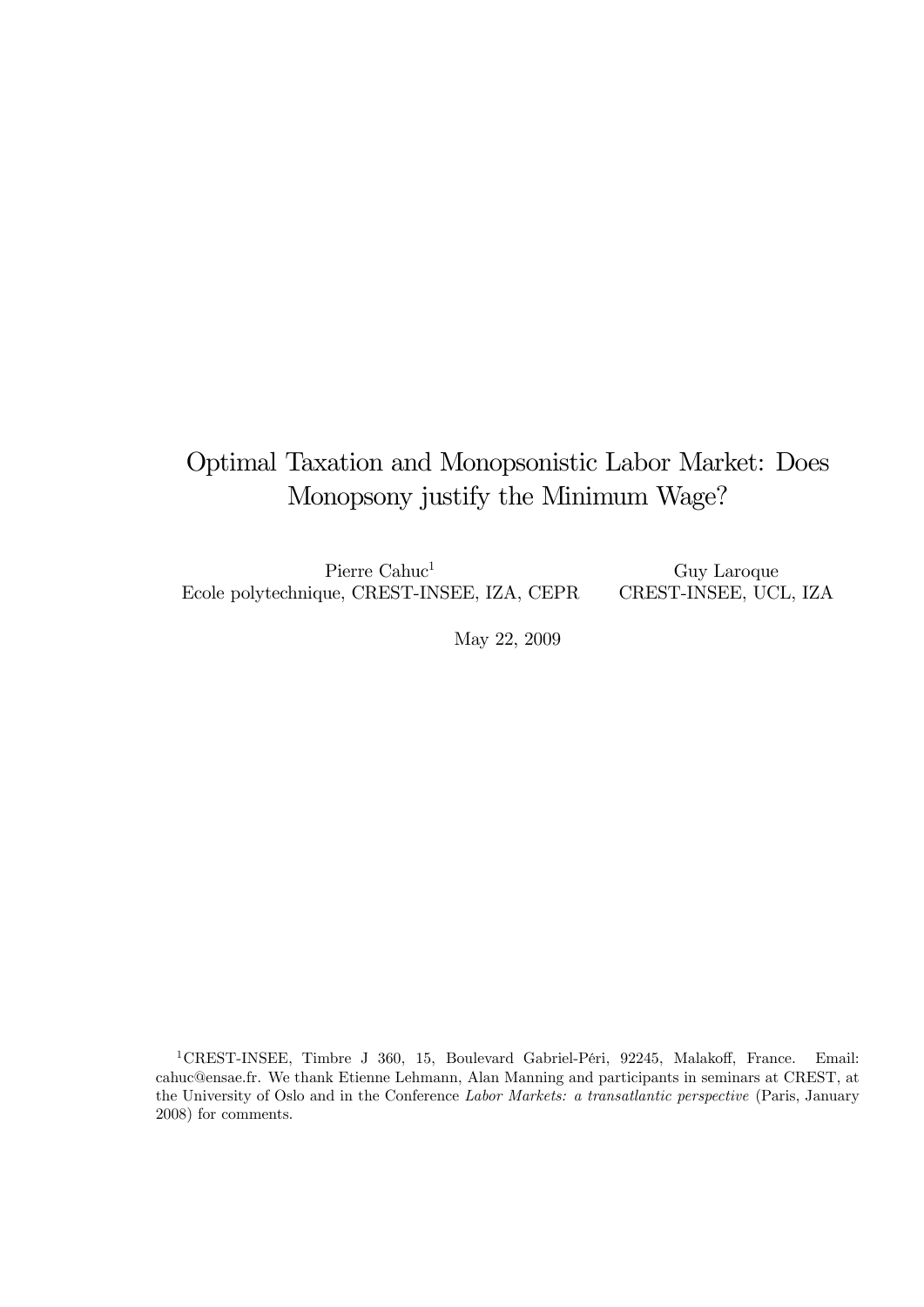#### Abstract

Does monopsony on the labor market in itself justify the implementation of a minimum wage when it would not be used in a competitive economy? This issue is studied in a model of optimal taxation. We adopt a definition most favorable to the minimum wage: the minimum wage is useful whenever it can replace a non negligible part of the tax schedule. The minimum wage is useful to correct the inefficiencies associated with the monopsony when there is a single skill. But the minimum wage is not useful any more when there are a continuum of skills.

Keywords: Minimum wage, Optimal taxation, Monopsony. JEL codes: H31, J30, J42.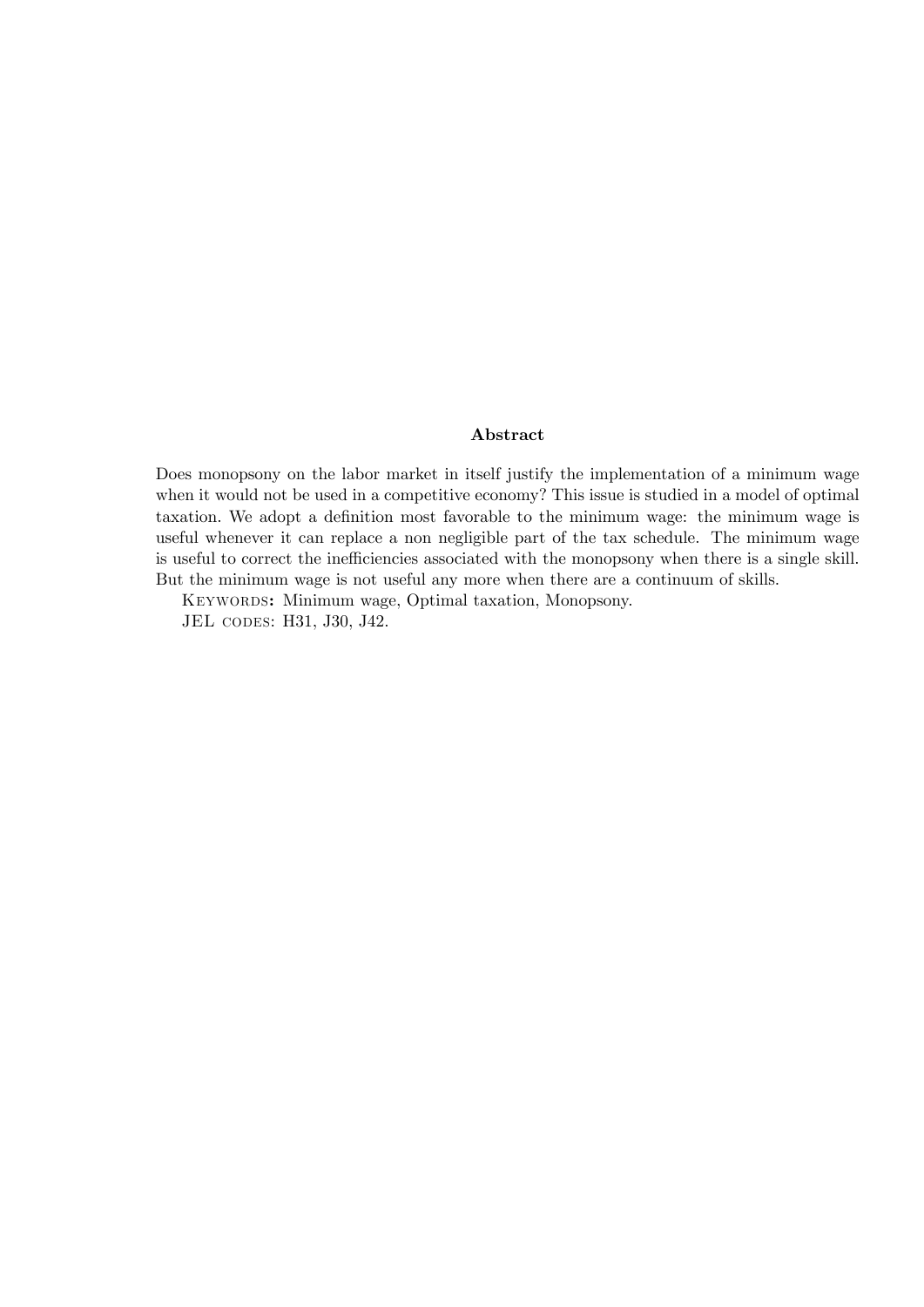## 1 Introduction

A popular justification of the minimum wage is that it strengthens the hand of the low skilled workers who are exploited by monopsonist employers. As stressed by Dolado et al. (2000), proponents of the minimum wage take the competitive working of the labor market as the exception, rather than the rule, arguing that in many reasonable instances "monopsony" corresponds to the rule. Then, the minimum wage seems to be useful because it increases both employment and the income of low wage workers. This view had a strong influence on economic policy in the last fifteen years. For instance, in 1994, the *OECD Jobs Study* was arguing that there was a need to ìreassess the role of statutory minimum wages as an instrument to achieve redistributive goals, and switch to more direct instruments" (OECD, 1994). Four years later, after the publication of a set of papers and a book arguing that minimum wage increases could benefit low skilled employment according to the predictions of the monopsony model of the labor market (Card and Krueger, 1995), the perspective was quite different: the *OECD Employment Outlook* stressed that "a well-designed policy package of economic measures, with an appropriately set minimum wage in tandem with in-work benefits, is likely, on balance, to be beneficial in moving towards an employment-centered social policy" (OECD, 1998).

While the recent minimum wage research finds a wide range of estimates on the overall effects on low-wage employment of an increase in the minimum wage (Neumark and Wascher, 2006), the monopsony model remains influential. For instance, in year 2005, it is still argued by the OECD that "the main impact of downward wage flexibility may be to worsen inactivity, unemployment and low-pay traps." (OECD, 2005, p  $142$ ). As a matter of fact, today, statutory or quasi-statutory minimum wages are in place in 21 OECD countries (Immervoll, 2007).

An interpretation of the debate is that the practical justification of a minimum wage is the existence of a large sector of monopsonist employers, while under perfect competition the scope for a minimum wage would be minimal. The purpose of our study is to address this precise question: does monopsony on the labor market in itself justify the implementation of a minimum wage? Our approach is theoretical and considers a situation where the government can use non linear taxes. Of course, if one does not put any restriction on the shape of taxes, a minimum wage W can be mimicked by imposing very high taxes on wages below  $W$ , so that the minimum wage would be redundant. To deal with this issue we choose a view point a priori favorable to the minimum wage: we consider that the minimum wage is a valid instrument whenever it can replace a non negligible part of the tax schedule. For instance, we consider that the minimum wage is useful if taxes prevent hirings below a wage threshold. This approach implies that the minimum wage is useful in the monopsony model with a single skill, a result known since the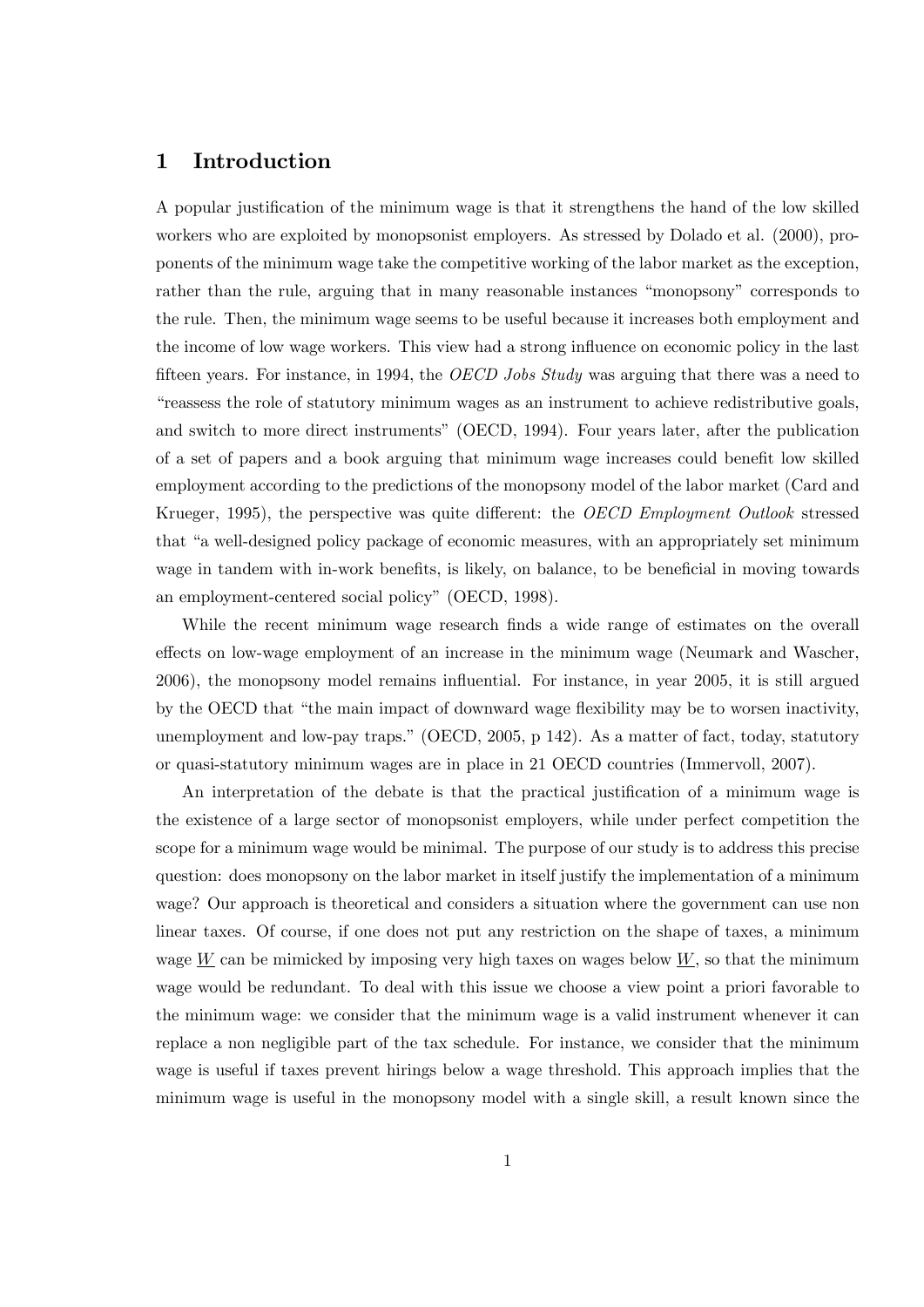contributions of Robinson (1933) and Stigler (1946). Indeed, when there is a single skill, the government can reach the competitive equilibrium with the minimum wage without using taxes. However, when the heterogeneity of skills is accounted for, the minimum wage cannot play this role any more. The government always needs taxes to correct the inefficiencies associated with the monopsony. Strikingly, in that case, we find that there is no scope for the minimum wage. This result is not limited to the pure monopsony model. It also applies to monopsonistic competition with free entry.

The papers which look at the minimum wage in labor markets with imperfect competition typically ask whether increasing the minimum wage can improve employment or welfare in the absence of other policy tools.<sup>1</sup> The efficiency of the minimum wage when there are taxes has mostly been considered in labor markets with *perfect competition*.<sup>2</sup> Most models have adopted the standard Mirrlees (1971) model on optimal taxation with labor supply at the intensive margin where individuals choose the number of hours they work and where the government observes earnings but neither hourly wages nor hours of work. It turns out that the minimum wage can be welfare improving when tax schemes are constrained or when there are specific assumptions made to allow the government to observe skills at the bottom of the income distribution (Allen, 1984, Guesnerie and Roberts, 1987, Boadway and Cuff, 2001). However, as stressed by Guesnerie and Roberts (1987) and more recently by Lee and Saez (2007), informational inconsistencies arise when a minimum wage is introduced in the Mirrlees model because the minimum wage implementation requires observing hourly wages. But if hourly wages were directly observable, then the government could achieve any first best allocation by conditioning taxes and transfers on hourly wage and the minimum wage would obviously not be useful.

This informational inconsistency leads us to focus on labor supply at the extensive margin where the agents' decision is zero-one, to work or not to work, as in the studies of Diamond (1980), Beaudry and Blackorby (1997), Saez (2002), ChonÈ and Laroque (2005, 2008) and Laroque (2005). Lee and Saez (2007) have studied the consequence of the minimum wage in this type of model assuming perfect competition on the labor market. They derive precise conditions on the shape of the rationing scheme on the labor market under which a minimum wage can be a useful complement to taxes in a competitive environment. In particular, they find that the minimum wage is useful under the assumption that workers who involuntary lose their job because of the minimum wage are those with the highest opportunity cost of work.

In our paper, we analyze the scope for minimum wages when labor markets are monopson-

<sup>1</sup> See, among others Robinson (1933), Stigler (1946), Drazen (1986), Jones (1987), Manning, (1995, 2003), Rebitzer and Taylor (1995), Bhaskar and To (1999), Masters (1999), Cahuc et al. (2001), Flinn (2006).

<sup>&</sup>lt;sup>2</sup>The recent paper of Hungerbühler and Lehmann (2007), where the usefulness of the minimum wage is analyzed in a search and matching model, is an exception.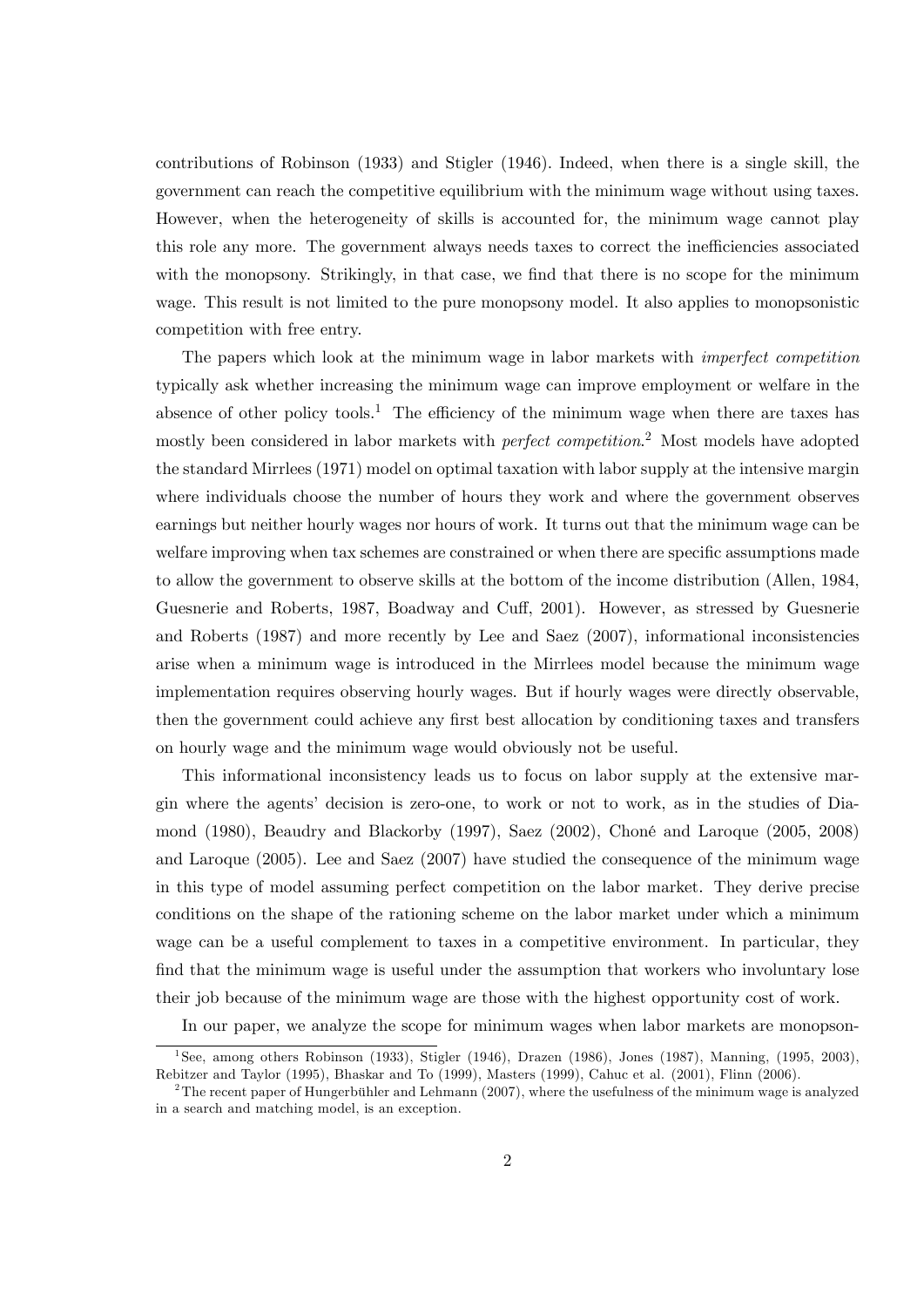istic. We consider the standard optimum tax environment of model of optimal taxation with labor supply at the extensive margin. There is a large population of workers who have heterogeneous productivities and opportunity costs of work which are independently distributed in the population. The government is all powerful but is limited by his lack of information on the characteristics of the private agents. Given its preferences for redistribution, it chooses the optimal tax scheme implementing the second best allocation.

We first present the model with heterogeneous skills and heterogeneous opportunity costs of work (section 2). Then, we give the definition of the usefulness of the minimum wage that we apply to the model (section 3). We recall that this definition implies that the minimum wage is useful in the textbook model of the monopsony, which corresponds to the case of a single skill (section 4). The rest of the paper shows that the minimum wage is not useful any more when there are a continuum of skills. To obtain this result, we study the optimal tax scheme when the labor market is monopsonistic instead of perfectly competitive. Section 5 describes the optimal tax schemes when the labor market is perfectly competitive. Section 6 defines second best allocations with monopsonistic labor markets. Technically, the contribution of the paper is to adapt the standard principal agent setup where the principal is the government and the agents are the tax payers to a situation where there is a third party, the monopsonist, who sets wages. Compared with the laissez-faire, apart from the allocative distortions (wage and employment are lower than under perfect competition), the monopsonist' profits create a specific redistributive issue which we analyze in two stages. First, in section 7, we suppose that the government has the information and power to fully tax profits. We prove that there is a labor tax schedule that implements the second best allocation of the competitive model. Taxing proÖts and giving employment subsidies yield the optimal allocation. This allows us to show that there is no room for minimum wage. Second, in section 8, we introduce a simple model of monopsonistic competition with free entry to investigate what happens when the taxation of proÖts is limited by information constraints. We consider an economy with a large number of identical islands, which only differ by i.i.d. entry costs. The government implements corporate subsidies (or taxes) on top of the labor tax schedule. Strikingly, the previous result still holds: the tax tools are enough to undo the wrongs of the monopsonist and get the same allocations as in a competitive economy. Accordingly, in our framework, monopsonistic competition does not justify the introduction of a minimum wage. Finally, section 9 provides some concluding comments.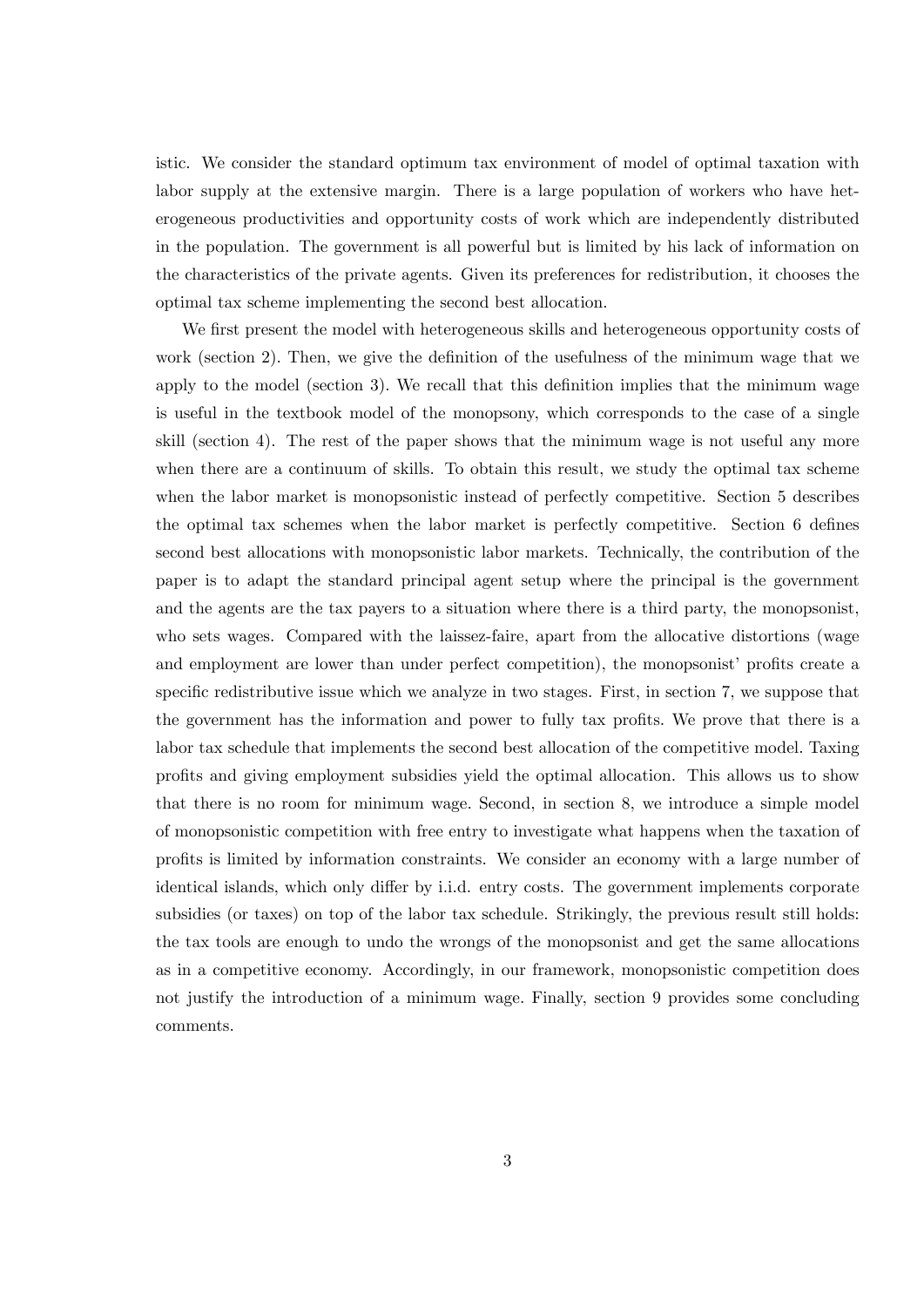## 2 The model

We consider an economy made of a continuum of agents of measure 1. A typical agent is described by a couple of exogenous characteristics, denoted by  $\theta = (\omega, \alpha)$ . The first component  $\omega$  denotes her productivity when working full time in market activities, producing an undifferentiated desirable commodity. The second component,  $\alpha$ , is a fixed cost of participating in the labor market, also measured in commodity units. In the economy there are profit maximizing firms that allow the transformation of the agents' labor into commodity, and a benevolent government with a redistributive social aim, who can raise taxes or distribute subsidies and set a minimum wage. The general structure of the economy and the distribution of agents' characteristics are common knowledge.

The labor market works as follows. The government cannot observe the individual characteristics: it only sees whether an agent works or not, and in the former case, the wage paid by her employer. An employer observes the productivities  $y$ 's of his employees, but not their opportunity costs of work. When she works, the type- $(\omega, \alpha)$  agent produces a quantity y, at most equal to  $\omega$  (the opportunity cost of work  $\alpha$  is fixed: it does not depend on the difference  $(\omega - y)$ . When working and producing y, an employee gets a net wage  $W(y)$ , possibly subject to a minimum wage constraint  $W(y) \geq W$ . The tax schedule, denoted by  $T(W)$  (if negative, the absolute value of T is a subsidy to work), yields a labor cost  $C(W) = W + T(W)$ .

Production may generate profits. We assume that after tax profits, if any, are dissipated by the owners of the Örms with no contribution to social welfare. Under full information, we consider both the normal case where profits are taxed away in a lump sum fashion and the situation where they are not taxed at all. In section 8 we introduce an information based model of profit taxation.

The tax receipts are then used to give a subsistence income  $r$  to the unemployed agents.

We assume that  $\omega$  and  $\alpha$  are independently distributed. The cumulative distributions of  $\alpha$ and  $\omega$  are denoted  $F(\alpha)$  and  $G(\omega)$  respectively. F has support  $[\alpha, \bar{\alpha}]$  while G has support  $[\omega, \bar{\omega}]$ . We suppose

$$
0 \leq \underline{\alpha} < \overline{\alpha} \leq \infty \text{ and } 0 \leq \underline{\omega} < \overline{\omega} \leq \infty.
$$

 $F$  and G have continuous derivatives, denoted by f and g respectively, which are strictly positive everywhere on their support. A part of the analysis carries through with an unrestricted distribution for the couple  $(\alpha, \omega)$ , involving mass points and correlation between the two characteristics: we shall point out specifically when the independence assumption is needed.

The agents have a simple choice criterion, linear in income. They decide to produce an output y rather than stay on the dole whenever their financial incentive to work,  $W(y) - r$ , is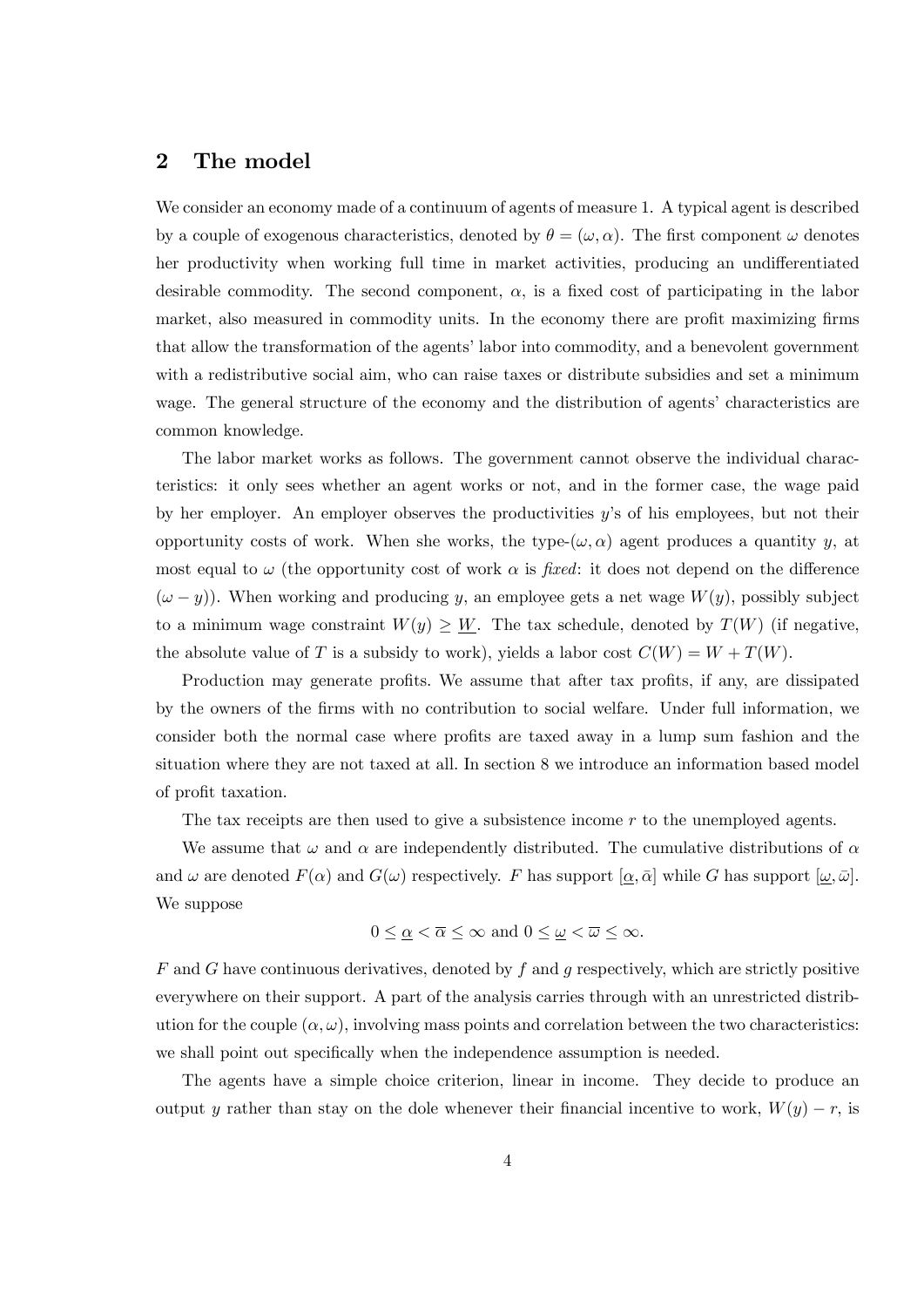larger than their work opportunity cost  $\alpha$ . Their choice follows from:<sup>3</sup>

$$
u(W,r;\alpha,\omega) = \max_{0 \le y \le \omega} [r, W(y) - \alpha]. \tag{1}
$$

Let  $y(\omega)$  be the production of an agent of productivity  $\omega$  who works. The proportion of agents of productivity  $\omega$  that are employed is  $F[W(y(\omega))-r]$ .

The preferences of the government are represented by a social welfare function

$$
\int \int \Psi(u(W,r;\alpha,\omega)) dF(\alpha) dG(\omega),
$$

where  $\Psi$  is a non decreasing concave function.

To be feasible, the quadruple  $(W, T, r, y)$  must satisfy the budget constraint of the government. When the profits of the firms are not taxed, the budget constraint takes the form

$$
\int_{\underline{\omega}}^{\overline{\omega}} T\left\{ W(y(\omega))\right\} F[W(y(\omega)) - r] \, \mathrm{d}G(\omega) = r \int_{\underline{\omega}}^{\overline{\omega}} \left\{ [1 - F[W(y(\omega)) - r] \right\} \, \mathrm{d}G(\omega). \tag{2}
$$

The left hand side represents the collected taxes, while the right hand side measures the unemployment benefits. When the firms profits are taxed away, the government collects taxes  $T$  and profits  $y - T - W$  on each job, so that the budget constraint becomes:

$$
\int_{\underline{\omega}}^{\overline{\omega}} \left\{ y(\omega) - W(y(\omega)) \right\} F[W(y(\omega)) - r] \, dG(\omega) = r \int_{\underline{\omega}}^{\overline{\omega}} \left\{ [1 - F[W(y(\omega)) - r] \right\} \, dG(\omega). \tag{3}
$$

The sequence of decisions is such that the government announces its policy, the tax function, the subsistence income and possibly the minimum wage at the beginning of the period, while anticipating the budget constraint. Then the Örms choose the net wage function which relates productivity to net wage. Finally the workers decide on their labor supply.

## 3 On taxation and the minimum wage

Through the tax function  $T$ , the tax on profits and the subsistence income  $r$ , the government has powerful policy tools at his disposal. Is a minimum wage useful in this circumstance? To address this issue we take the most favorable stance toward the minimum wage: we admit that the minimum wage is useful whenever it can replace a non negligible part of the tax schedule.

Let us define the usefulness of a policy instrument when the government has multiple, possibly redundant, instruments at its disposal. Here, the set of instruments is made of open wage intervals  $[W_n, W_{n+1}]$  with non zero associated tax functions,  $T_n(W)$ , and a positive minimum wage W. When an instrument is not used, *laissez-faire* is the benchmark:  $T(W) = 0$  on the relevant interval or  $W = 0$ , keeping the subsistence income r unchanged. We define an instrument

 ${}^{3}$ In case of indifference between several maxima, we suppose that the worker chooses the largest production.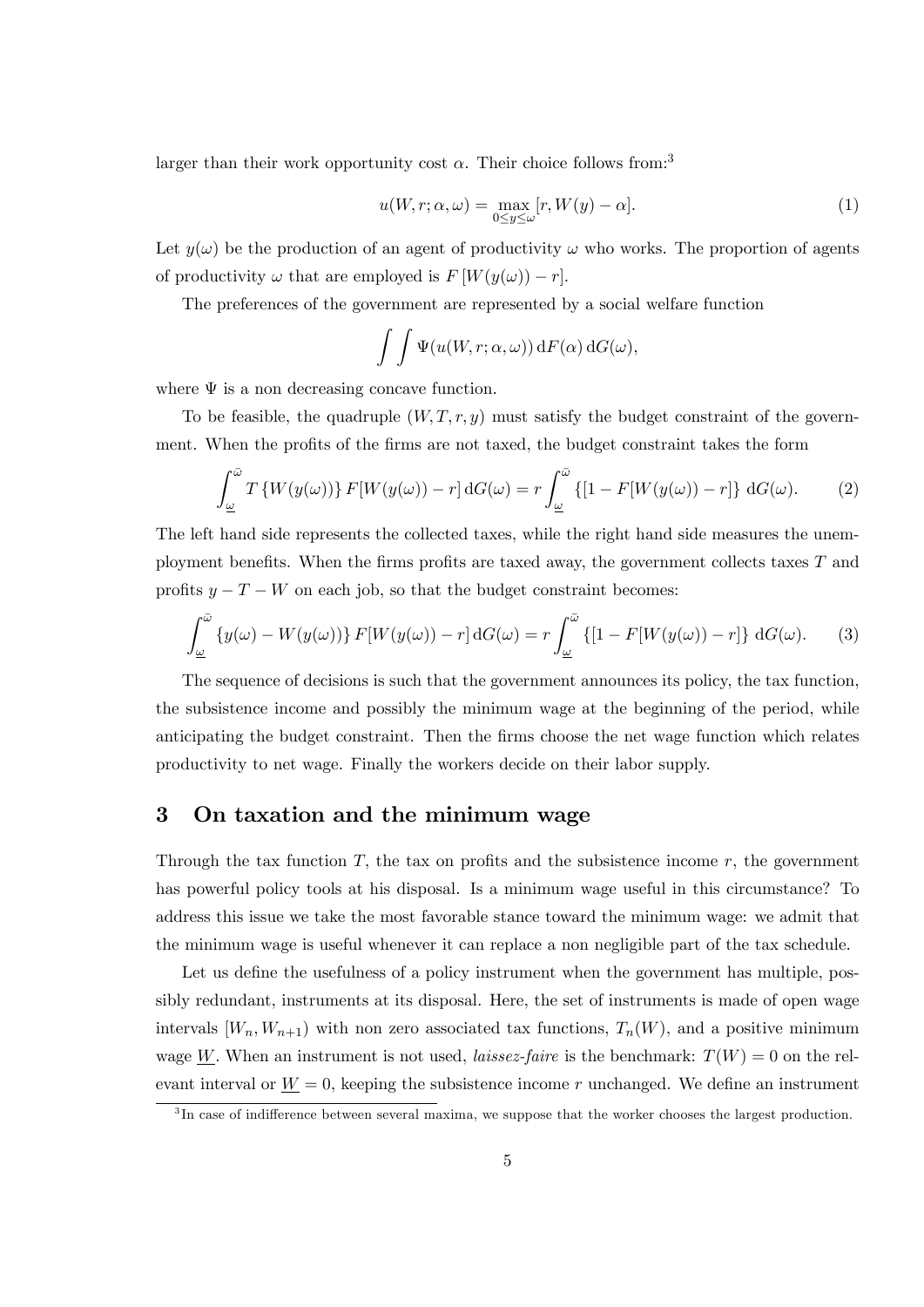as useful if: first, it enters a combination of instruments that supports the optimal allocation; second, among all such combinations, there exists at least one from which the instrument cannot be dropped out without reducing welfare. Consider a situation where the optimum allocation is supported by two instruments: a tax function equal to infinity on  $[0, W)$ , and another non zero function  $T(W)$  above W. Suppose that both instruments are useful: the allocation is not implemented with a zero tax on  $[0, W)$ . This allocation is also supported by a minimum wage W and the function  $T(W)$  above W. Dropping the minimum wage, as the infinite tax before, would be welfare reducing. Thus, the minimum wage is useful.<sup>4</sup>

This definition has the following implication:

**Proposition 1** Consider an allocation where  $W_0$  is the lower bound of the wage distribution supported by taxes. Then the minimum wage is useful if and only if laissez-faire over the interval  $[0, W_0]$  does not support the optimum.

**Proof:** Consider an allocation where  $W_0$  is the lower bound of the wage distribution supported by taxes  $T(W)$ . A minimum wage can be substituted for the tax  $T(W)$  over the interval  $[0, W_0)$ . The question is whether it is useful. There are two cases to consider.

First, suppose that *laissez-faire* does not support the optimum over the interval  $[0, W_0)$ . This means that either  $T(W) > 0$  or the minimum wage prevent individuals from working over some parts of  $[0, W_0)$ . Thus, the minimum wage is useful.

Second, suppose that the minimum wage is useful over the interval  $[0, W_0)$ . This means that setting the minimum wage to zero and  $T(W) = 0$  over  $[0, W_0)$  induces individuals to work at wages below  $W_0$ . Thus, *laissez-faire* does not support the optimum over the interval  $[0, W_0)$ . QED.

This proposition implies that the minimum wage is not useful when the lowest value of productivity of employed workers,  $\omega_{\rm inf}$ , is equal to the sum of the subsistence income, r, and the lowest work opportunity cost,  $\underline{\alpha}$ . In this case, under *laissez-faire* over the interval [0,  $W_0$ ), the potential wage of persons of productivity smaller than  $\omega_{\rm inf}$  is below  $r + \underline{\alpha}$ , the minimum income required to participate in the labor market.

With this definition we recall in the next section that the minimum wage is useful to correct the inefficiencies associated with the monopsony when there is a single skill. However, the definition also implies that there is no need for a minimum wage when skills are heterogeneous.

<sup>4</sup>From an institutional viewpoint, it may make sense to separate the enforcement of the tax scheme at the bottom of the income distribution, when it presents features of a minimum wage, from the general accounting rules associated with a tax schedule. For instance, in the US, the minimum wage can be enforced through monetary, civil or criminal penalties. Employers who willfully or repeatedly violate the minimum wage requirements are subject to a civil money penalty of up to \$1,000 for each violation. Such considerations are absent from our theoretical model.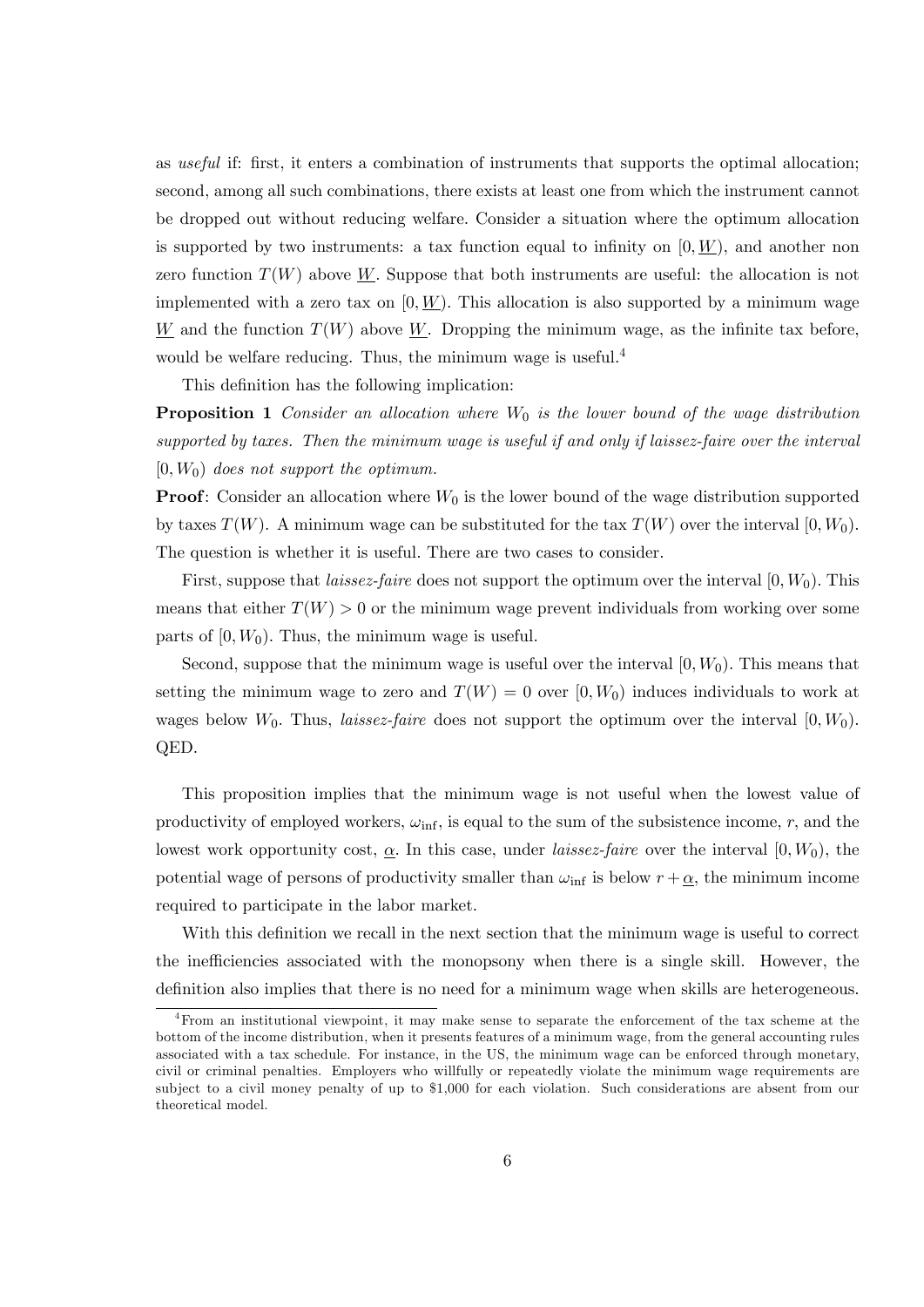### 4 The case with a single skill

It is worth briefly recalling the justification of the minimum wage in the textbook model of monopsony introduced by Robinson (1933). All workers are homogeneous with respect to productivity: there is a single productivity level  $\omega$ . Moreover, taxes and transfers on labor are usually not considered, so that we can set  $r$  and  $T$  equal to zero for now.

The monopsonist is assumed to face a labor supply curve that relates the wage, W; to the level of employment, equal to  $F(W)$ . The monopsonist maximizes his profit, knowing the shape of the supply curve, i.e. the quantity

$$
\Pi = (\omega - W)F(W).
$$

This leads to the first order condition<sup>5</sup>

$$
\omega = W + \frac{F(W)}{F'(W)}.\tag{4}
$$

The left-hand side of this equation is the marginal productivity of labor and the right-hand side is the marginal cost of hiring an extra worker. The marginal cost is higher than the wage  $W$  because the employer computes the overall effect of the increase on his wage bill, knowing the labor supply schedule: the derivative of the wage bill  $WF(W)$  with respect to W is  $WF'(W) + F(W)$ , implying a cost per worker of  $W + F(W)/F'(W)$  (there are  $F'(W)$  extra workers). The solution is represented graphically on Figure 1, where the marginal cost of labor (MCL) is represented as a function of the employment level. The equilibrium employment level is at the intersection of  $(MCL)$  with the horizontal line of intercept  $\omega$ . The wage chosen by the monopsonist, denoted by  $W_M$ , is read on the labor supply curve: it is lower than the marginal productivity  $\omega$ . Both wage and employment are lower than under perfect competition. The employer is making positive profits on workers who are all paid below their productivity.

As Robinson  $(1933, p 295)$  argued, "monopsonistic exploitation of this type can be removed by the imposition of a minimum wage". It suffices to set a minimum wage up to the competitive wage  $\omega$  to force the monopsonist to the competitive level of employment, equal to  $F(\omega)$ . Notice that the minimum wage eats away the profits of the monopsonist. A government who does not care about redistribution (whose preferences are represented by a linear function  $\Psi$ ) would systematically choose this minimum wage level in order to maximize production. But the government can also use taxes to implement this optimum. The profit of the firm, when wages are taxed (the typical net wage  $W$  bears a tax  $t$ ), is

$$
(\omega - t - W) F(W).
$$

<sup>&</sup>lt;sup>5</sup>When the function F is log concave, an assumption which is often made, the logarithm of profit is concave so that there is a single maximum characterized by the first order condition.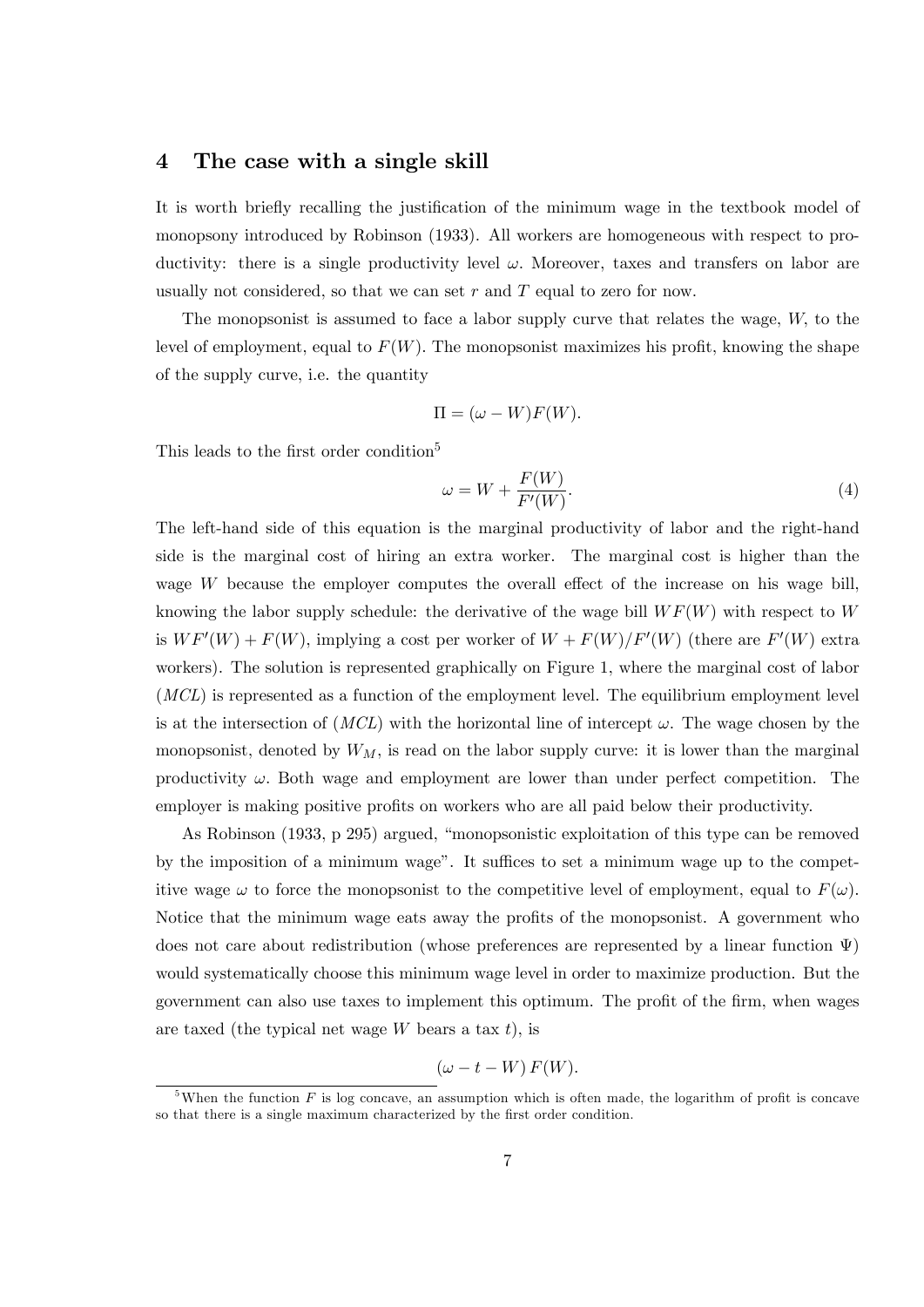

Figure 1: The textbook model of monopsony

Profit maximization yields the same first order condition as (4) where  $\omega - t$  is substituted for  $\omega$ . Accordingly, the employer is induced to choose the competitive wage  $W = \omega$  and the competitive employment level if  $t = -F(\omega)/F'(\omega)$ , i.e. the tax is a subsidy. Assume that profits can be taxed away in a lump sum way: this allows the government to finance the subsidies. Therefore, a complete system of taxes is equivalent to the minimum wage in this model. This is reminiscent of the subsidy proposed by A. Robinson, (Robinson, 1933, p. 163), to lead a monopolist to produce the competitive output.

To summarize, the textbook model of monopsony shows that efficiency can be reached either with the minimum wage or with taxes on profits whose proceeds are used to finance employment subsidies. In this setup, the minimum wage is useful according to our definition. Moreover, it seems easier to use the minimum wage, rather than levying taxes on profits and redistributing the proceeds of these taxes under the form of employment subsidies. In what follows, we show that the minimum wage does not perform so well when there is a diversity of skills.

## 5 Second best tax schemes with perfectly competitive labor markets

Before studying imperfect competition, it is useful to recall the properties of optimal taxation and of the second best allocations in a perfectly competitive economy with heterogeneous skills.

A second best optimum is a triple  $(W, r, y)$ , such that

1. the workers choose whether to work or not, and the amount they produce  $y(\omega)$ , taking as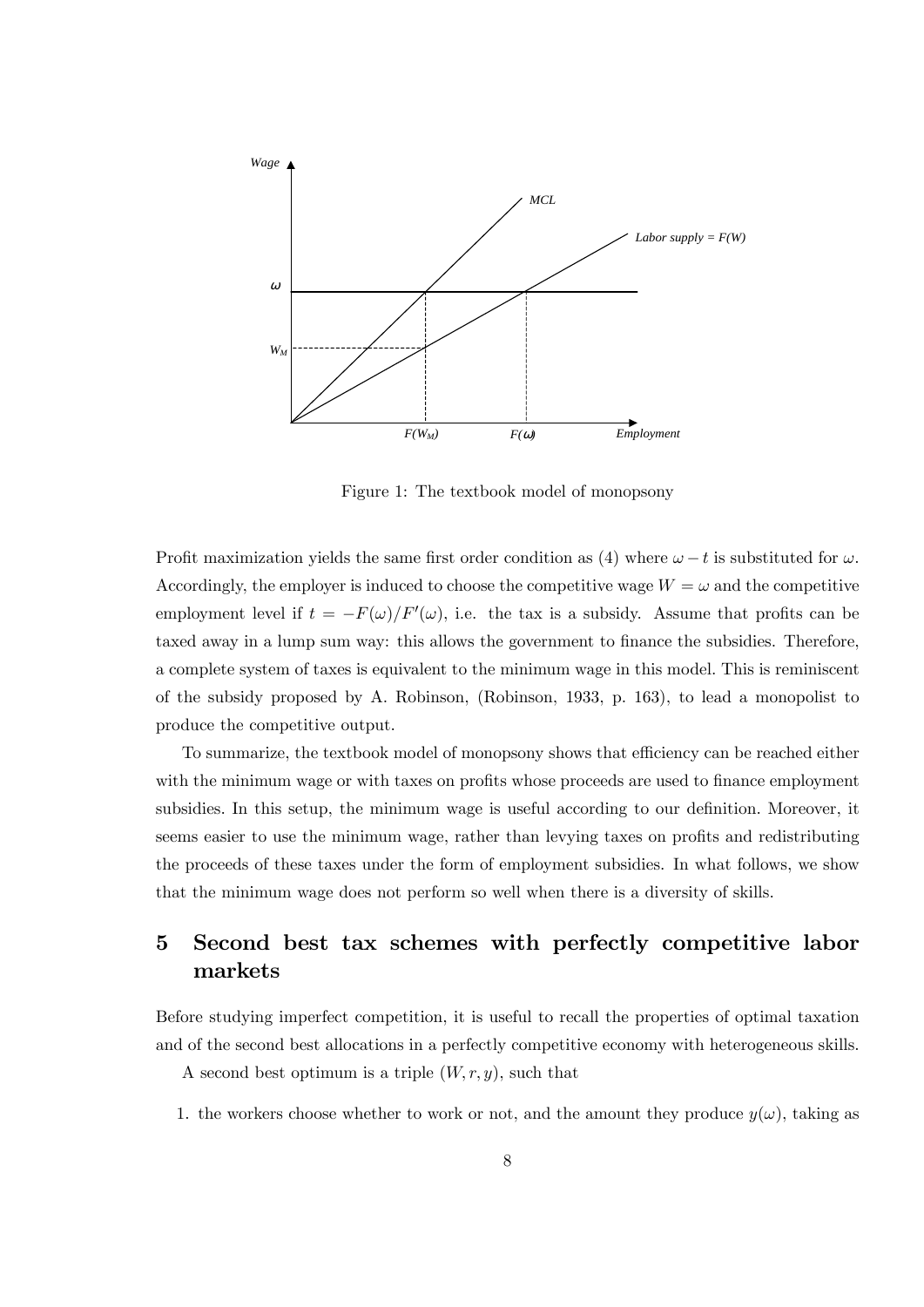given  $(W, r)$ , according to

$$
\max_{0 \le y \le \omega} [r, W(y) - \alpha],\tag{5}
$$

2. anticipating the behavior of the agents, the government chooses a tax schedule  $(W, r)$ which maximizes the social welfare function:

$$
\int_{\underline{\omega}}^{\overline{\omega}} \left\{ \int_{\underline{\alpha}}^{W[y(\omega)]-r} \Psi[W(y(\omega)) - \alpha] dF(\alpha) + \left\{1 - F[W(y(\omega)) - r] \right\} \Psi(r) \right\} dG(\omega), \quad (6)
$$

subject to the budget constraint:<sup>6</sup>

$$
\int_{\underline{\omega}}^{\overline{\omega}} \left\{ y(\omega) - W[y(\omega)] + r \right\} F[W(y(\omega)) - r] \, dG(\omega) = r. \tag{7}
$$

The optima, as defined by 1. and 2., are studied in some details in Choné and Laroque  $(2008)$ . Following the definition, second best optima are found as follows. First  $(5)$  implies that without loss of generality one can restrict the attention to non decreasing functions  $W$  and that workers work at their full productivity. Second, one solves the optimization problem of the government, maximizing  $(6)$  with respect to  $(W, r)$  subject to the constraint  $(7)$  on the set of non decreasing functions  $W$ . The tax wedge is then merely the difference between the productivity  $\omega$  and the net wage  $W(\omega)$ .

At the optimum the wage function is uniquely defined on an interval  $[\omega_{\text{inf}}, \overline{\omega}]$  of productivities, for which there are working agents. It can be given any arbitrary value, at most equal to  $r + \alpha$ for smaller productivities. We can also show that the lowest productivity among the employees, denoted by  $\omega_{\text{inf}}$ , is at most equal to  $\underline{\alpha}$ .<sup>7</sup> Accordingly,  $\omega_{\text{inf}}$  is lower than  $r + \underline{\alpha}$  and following proposition 1, the minimum wage is of no use at the competitive equilibrium in our setup. This would not be necessarily the case when the elasticity of labor demand is finite as in the contribution of Lee and Saez (2007).

## 6 Second best tax schemes with monopsonistic labor markets

We consider now the case where the government faces a large firm, which is the sole buyer on the labor market. We define second best allocations. Formally, a second best optimum is a

$$
\int_{\underline{\alpha}}^{W-r} \Psi(W-\alpha) dF(\alpha) + [1 - F(W-r)]\Psi(r) + \lambda [(\omega - W+r)F(W-r) - r]
$$

where  $\lambda$  stands for the marginal cost of public funds. Suppose that  $W(\omega) = r + \alpha$  for  $\omega \in (\alpha, \omega_{\text{inf}}]$ . On this interval, the derivative of the Lagrangian would be

$$
\lambda(\omega - W + r) f(W - r) = \lambda(\omega - \underline{\alpha}) f(\underline{\alpha}) > 0.
$$

Therefore, a small increase in W would increase the value of the Lagrangian. Thus  $\omega_{\text{inf}} \leq \alpha$  at the optimum.

 ${}^{6}$ Under perfect competition, profits are equal to zero, so that (2) coincides with (3).

<sup>&</sup>lt;sup>7</sup>Let us write the Lagrangian of the program of the government for productivity  $\omega$ :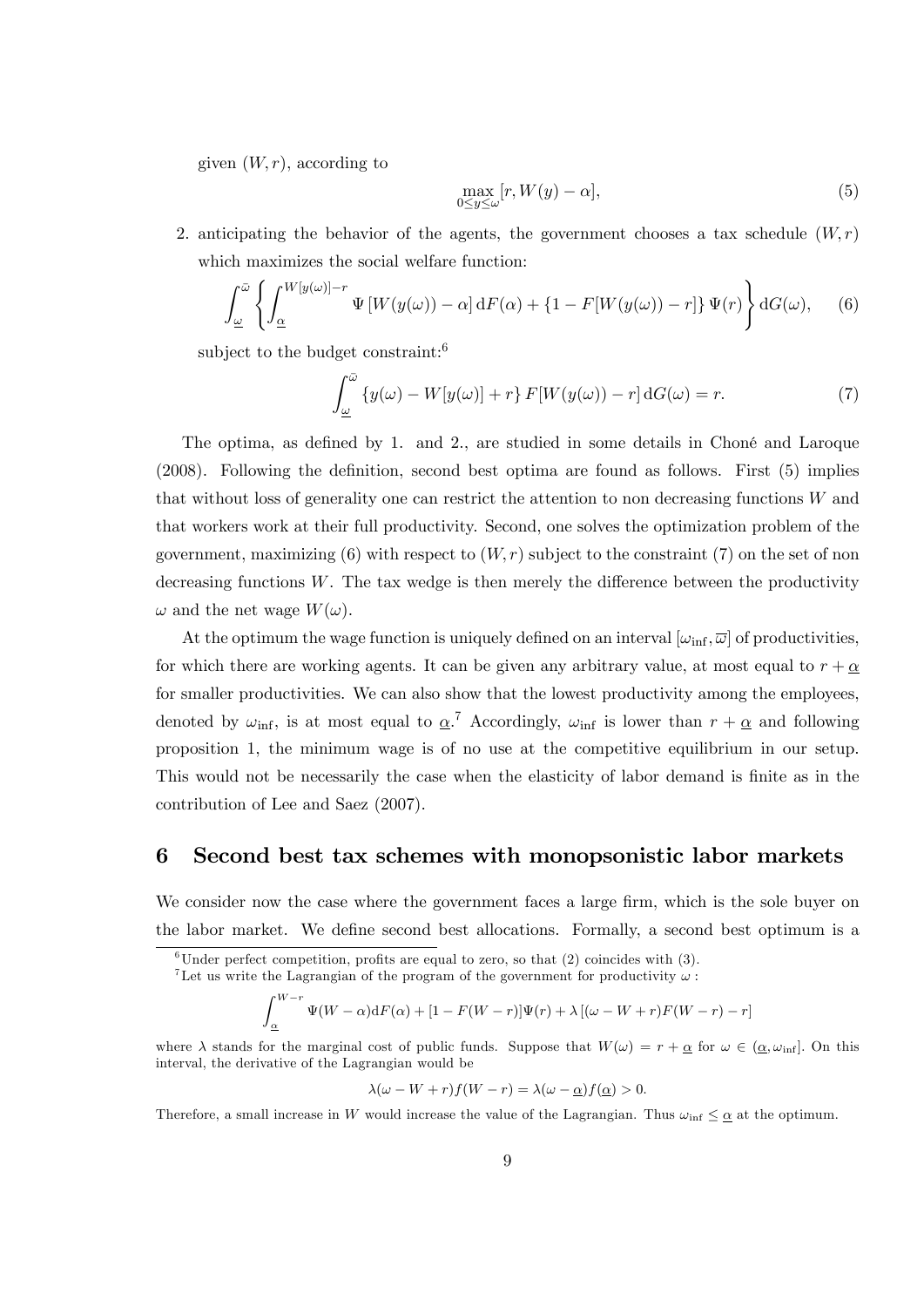quadruple  $(W, T, r, y)$ , such that

1. the workers choose whether to work or not, and the amount they produce  $y(\omega)$ , taking as given  $(W, r)$ , according to

$$
\max_{0 \le y \le \omega} [r, W(y) - \alpha];\tag{8}
$$

2. the monopsonist chooses the net wage, taking as given  $(T, r)$ , and anticipating the reactions of the workers to its choice, by maximizing

$$
\max \int_{\underline{\omega}}^{\overline{\omega}} \left[ y(\omega) - W(y(\omega)) - T(W(y(\omega))) \right] F[W(y(\omega)) - r] dG(\omega); \tag{9}
$$

3. the government chooses  $(T, r)$ , anticipating the behavior of the monopsonist and of the workers, maximizing the social welfare function:

$$
\int_{\underline{\omega}}^{\overline{\omega}} \left\{ \int_{\underline{\alpha}}^{W(y(\omega)) - r} \Psi(W(y(\omega)) - \alpha) dF(\alpha) + \left\{1 - F[W(y(\omega)) - r]\right\} \Psi(r) \right\} dG(\omega), \quad (10)
$$

subject to the feasibility constraint

$$
\int_{\underline{\omega}}^{\overline{\omega}} \left\{ y(\omega) - W(y(\omega)) + r \right\} F(W(y(\omega)) - r) \, dG(\omega) = r,\tag{11}
$$

when profits are taxed, or

$$
\int_{\underline{\omega}}^{\overline{\omega}} \left\{ T(W(y(\omega))) + r \right\} F(W(y(\omega)) - r) \, dG(\omega) = r,\tag{12}
$$

when they are not. We assume that the government chooses a continuous and bounded below tax function T:

In order to simplify the resolution of this problem, it is useful to show that one can restrict the analysis to net wages that increase with productivity.

Lemma 1 At a second best optimum, without loss of generality:

- 1. the monopsonist can choose a net wage function W that is non decreasing with respect to productivity;
- 2. the government can choose a tax schedule T such that the function  $x \to x + T(x)$  is everywhere non decreasing;
- 3. all the employees work at their full productivity  $\omega$ .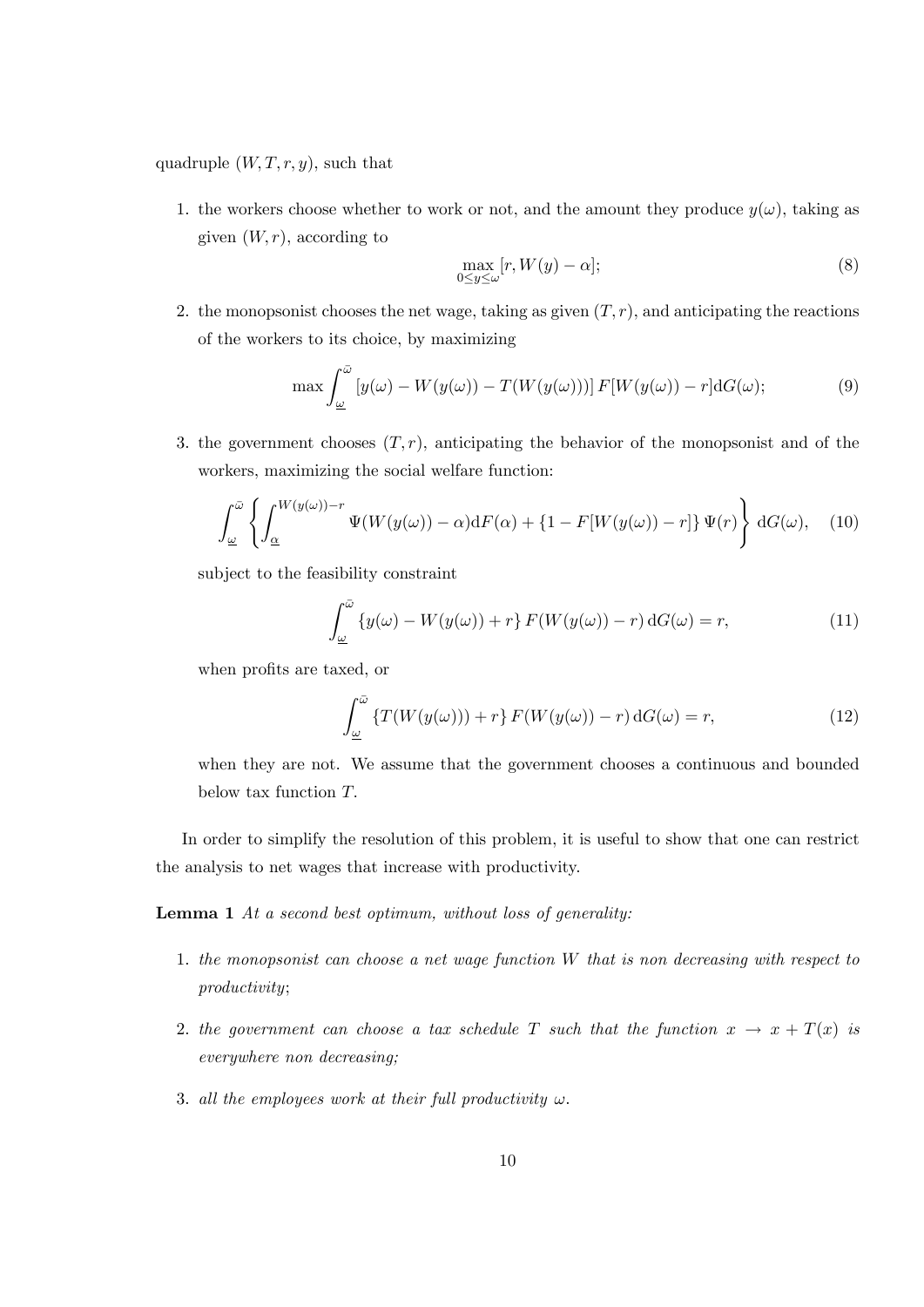Proof: see appendix.

This lemma shows that any second best allocation can be reached with non decreasing net wage and cost schedules. At a second best optimum individuals work at their full time productivity and the net wage is a non decreasing function of productivity in the competitive environment. These properties also hold when the labor market is dominated by a monopsonist.

## 7 Monopsony with full taxation of profits

We consider a monopsony whose profits can be fully taxed by the governement. We prove that the government can bypass the monopsonist and implement the second best allocation of the competitive economy. Then we present two simple examples that illustrate the shapes of the tax schedules.

#### 7.1 The optimal tax schedule

The description of the programs of the government (compare 2. in the definition of second best optima in section 5 with 3. in the definition of second best optima in section 6) makes it clear that, when profits can be fully taxed, the only difference between the competitive and monopsony problems comes from the (possible) restrictions imposed by the behavior of the monopsonist (9). As a consequence, the second best optima of the monopsonistic economy cannot Pareto dominate those of the competitive economy. They can at best coincide with them if the government manages to undo the wrongs caused by the monopsonist. We are going to show that this is indeed the case.

The Lagrangian of the program of the government in a competitive economy is

$$
\mathcal{L} = \int_{\underline{\omega}}^{\overline{\omega}} \left\{ \int_{\underline{\alpha}}^{W(\omega)-r} \Psi(W(\omega)-\alpha) dF(\alpha) + \Psi(r)\{1 - F[W(\omega)-r]\} + \lambda \left\{ [\omega - W(\omega) + r]F[W(\omega)-r] - r \right\} \right\} dG(\omega), \tag{13}
$$

to be maximized over  $(W(.), \lambda, r)$ , for non decreasing W's. Let  $[\omega_{\text{inf}}, \bar{\omega}]$  be the endogenous set of productivities for which there are a positive number of employees at the optimum. The Lagrangian can be rewritten equivalently as

$$
\frac{\mathcal{L}}{\lambda} = -r + \frac{\Psi(r)}{\lambda} + \left(\frac{\Psi(r)}{\lambda}\right)^{2}
$$
\n
$$
\int_{\omega_{\rm inf}}^{\overline{\omega}} \left\{\omega - W(\omega) + r + \int_{\underline{\alpha}}^{W(\omega)-r} \frac{\Psi(W(\omega) - \alpha) - \Psi(r)}{\lambda F[W(\omega) - r]} \, dF(\alpha)\right\} F[W(\omega) - r] \, dG(\omega).
$$
\n(14)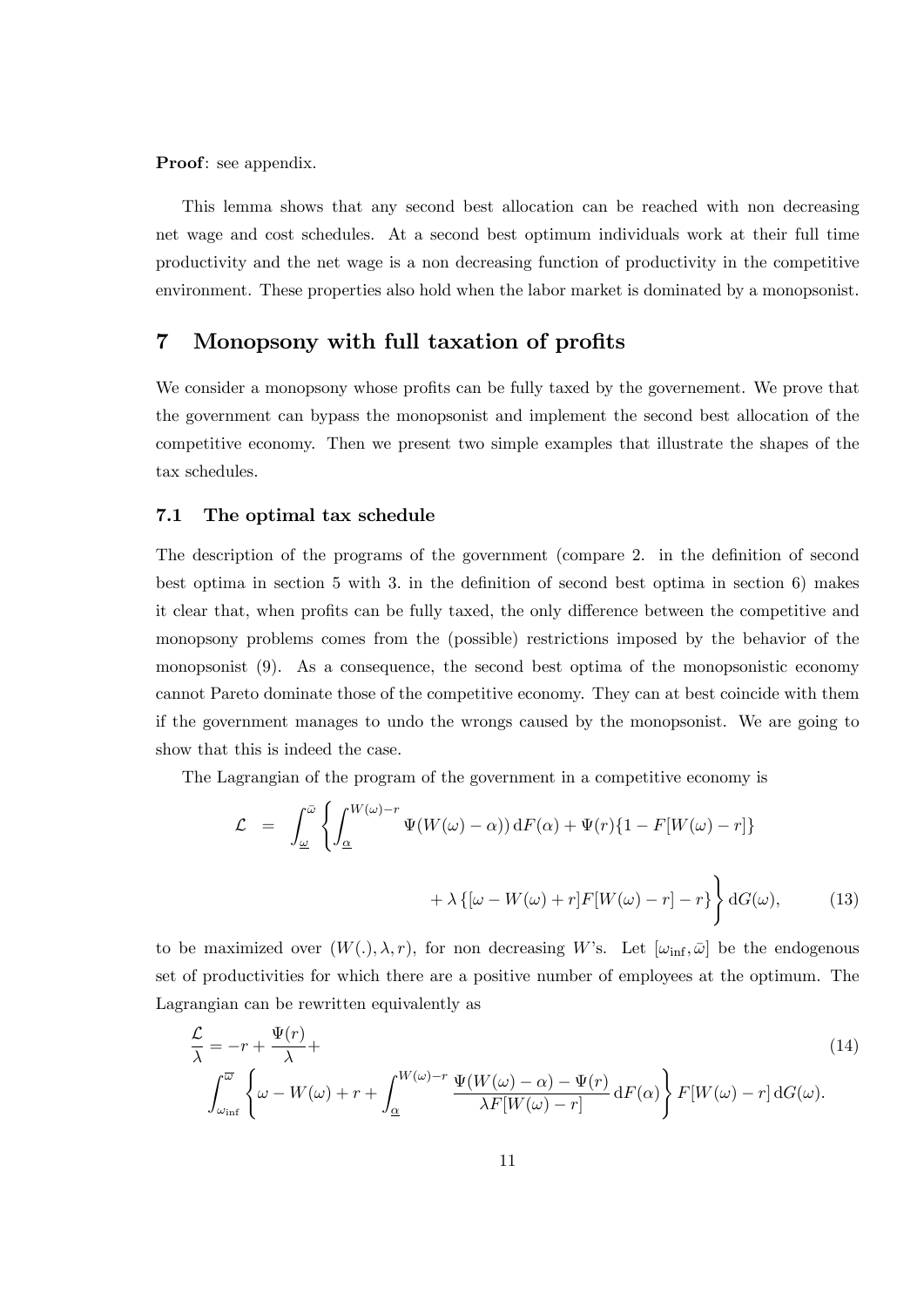Now, the objectives of the government (14) and of the monopsonist (9) are aligned provided that to any value W,  $W > r + \underline{\alpha}$ , of the net wage corresponds a value  $\overline{C}(W) = W + \overline{T}(W)$  of the labor cost such that

$$
\bar{C}(W) = W - r - \int_{\underline{\alpha}}^{W-r} \frac{\Psi(W - \alpha) - \Psi(r)}{\lambda F[W - r]} dF(\alpha).
$$
\n(15)

Note that  $\overline{C}$  can take any value when wages are smaller than  $r + \underline{\alpha}$  since nobody works for such wages. Therefore

**Theorem 1** The second best optimal allocations in a monopsonistic economy where the profits can be fully taxed are identical to that of a competitive economy. An optimum in the monopsonistic economy can be implemented through a tax wedge  $\overline{T}(W)$  which satisfies

$$
\bar{T}(W) = -r^c - \frac{1}{\lambda^c} \left\{ \int_{\underline{\alpha}}^{W-r^c} \frac{\Psi(W-\alpha)}{F[W-r^c]} \, dF(\alpha) - \Psi(r^c) \right\} \text{ for } W \ge r^c + \underline{\alpha},
$$

where  $r^c$  and  $\lambda^c$  are respectively the optimal subsistence income and marginal cost of public funds of the competitive economy.

Theorem 1 states that all allocations that can be reached in a competitive economy can also be reached, with different tax schedules, when the labor market is monopsonistic. It is a striking result which means that the government can systematically undo the wrongs caused by the monopsonist at no cost. Actually, this is already the case in the textbook example, discussed above, where the government can use either employment subsidies financed by taxes on profits or a minimum wage to reach the desired allocation. However, when skills are heterogeneous, the minimum wage is not useful any more. Indeed, since the allocation is the same as in the competitive economy, the lowest productivity of the employees is smaller than the lowest bound of the opportunity costs of work,  $\alpha$ . This implies that nobody with productivity below  $\omega_{\text{inf}}$ would want to work under *laissez-faire*, i.e. when  $T(W) = 0$  for all wages below  $r^c + \underline{\alpha}$ . Then, Proposition 1 entails that the minimum wage is not useful.

Also it is easily checked that the tax function  $\overline{T}$  is negative for  $W \geq r^c + \underline{\alpha}$ . Employment subsidies are efficient because they counteract the natural inclination of the monopsonist to reduce its demand for labor<sup>8</sup>.

It should be stressed that the proof of Theorem 1 relies on the independence of the distributions of productivities and work opportunity costs. Indeed, in case of dependence, the argument

<sup>&</sup>lt;sup>8</sup>Note that the function  $\bar{C}(W)$ , defined in (15), can have decreasing parts. The construction of Lemma 1 allows us to define an equivalent non decreasing cost function  $C(W) = \min_{x>W} \overline{C}(x)$ . It is easy to see that the associated tax schedule, T, is also negative, as the original function  $\overline{T}$ , for all  $W > r^c + \alpha$ .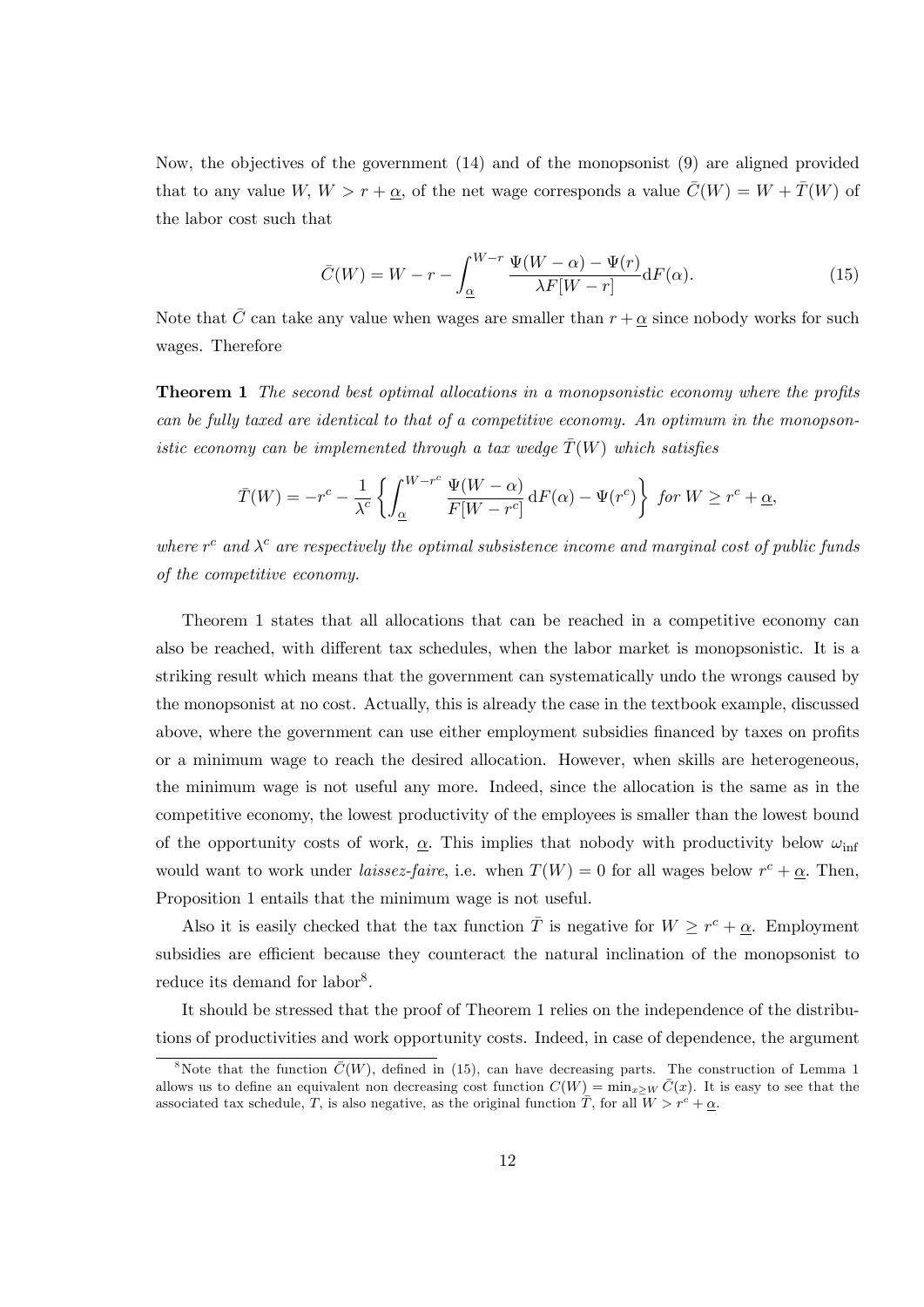does not go through: the number of workers, that is equal to  $F(W(\omega) - r)$  in equation (14), becomes a function  $F(W(\omega) - r|\omega)$  that depends on  $\omega$ . Then, the expression of the cost that aligns the objective of the government and the monopsonist, defined in equation  $(15)$ , has no economic meaning since it depends on the unobserved  $\omega$ .

It would be of interest to know whether Theorem 1 extends to situations where productivity is correlated with work opportunity cost. We do not have a general answer to this question. However, there is an extreme polar case which is easily dealt with: this is the situation where the work opportunity cost is a continuous increasing function of productivity, say  $a(\omega)$ . It can be shown that the first best optimum consists in putting to work all individuals of productivity  $\omega$  greater than or equal to  $a(\omega)$ , while distributing welfare equally with a utility level equal to r for everyone where

$$
r = \int_{\omega \ge a(\omega)} [\omega - a(\omega)] G(\omega).
$$

The government can implement this optimum in a monopsonistic economy, when the monopsony profits are taxed away. Let  $C(W) = W - r$  (compare with (15)). Then the monopsonist pays the workers at the lowest acceptable net wage,  $W(\omega) = a(\omega) + r$ , and employs all individuals who bring a non negative profit, i.e. such that  $\omega - C(W(\omega)) = \omega - a(\omega) \geq 0$ , the same individuals as in the first best optimum.<sup>9</sup>

Let us now look more precisely at the shape of the second best tax schedules in the monopsonistic model.

#### 7.2 The shape of optimal tax schedules: two examples

The tax policy is not the same in the competitive and the monopsonistic case. The properties of the tax schedule in these two cases can be illustrated by looking at two polar assumptions about the objective of the government: Örst an output maximizing government, whose preferences are represented by the social welfare function  $\Psi(x) = x$ ; then a Rawlsian government which maximizes the welfare of the most disadvantaged agents.

#### Output maximizing government

When the labor market is competitive, the equilibrium without tax and subsistence income,  $r^{c} = T(W) = 0$ , yields a first best allocation. It is easy to check, from (13), that the marginal cost of public funds  $\lambda^c$  is equal to 1. An agent with characteristics  $(\omega, \alpha)$  gets a utility level

<sup>&</sup>lt;sup>9</sup>In the case where labor supply is infinitely elastic one might think that minimum wages are justified because monopsonistic employers take subsidies in their pocket instead of giving wage increases. Actually, in that case, the monopsonist always sets the net wage at the reservation level  $a(\omega) + r$ , whatever the labor tax or subsidy. Employment subsidies serve to implement the optimal level of employment, and the minimum wage is not needed. Indeed the objectives of the monopsonist and of the government are aligned when the elasticity of labor supply is infinite as far as the determination of the net wage is concerned.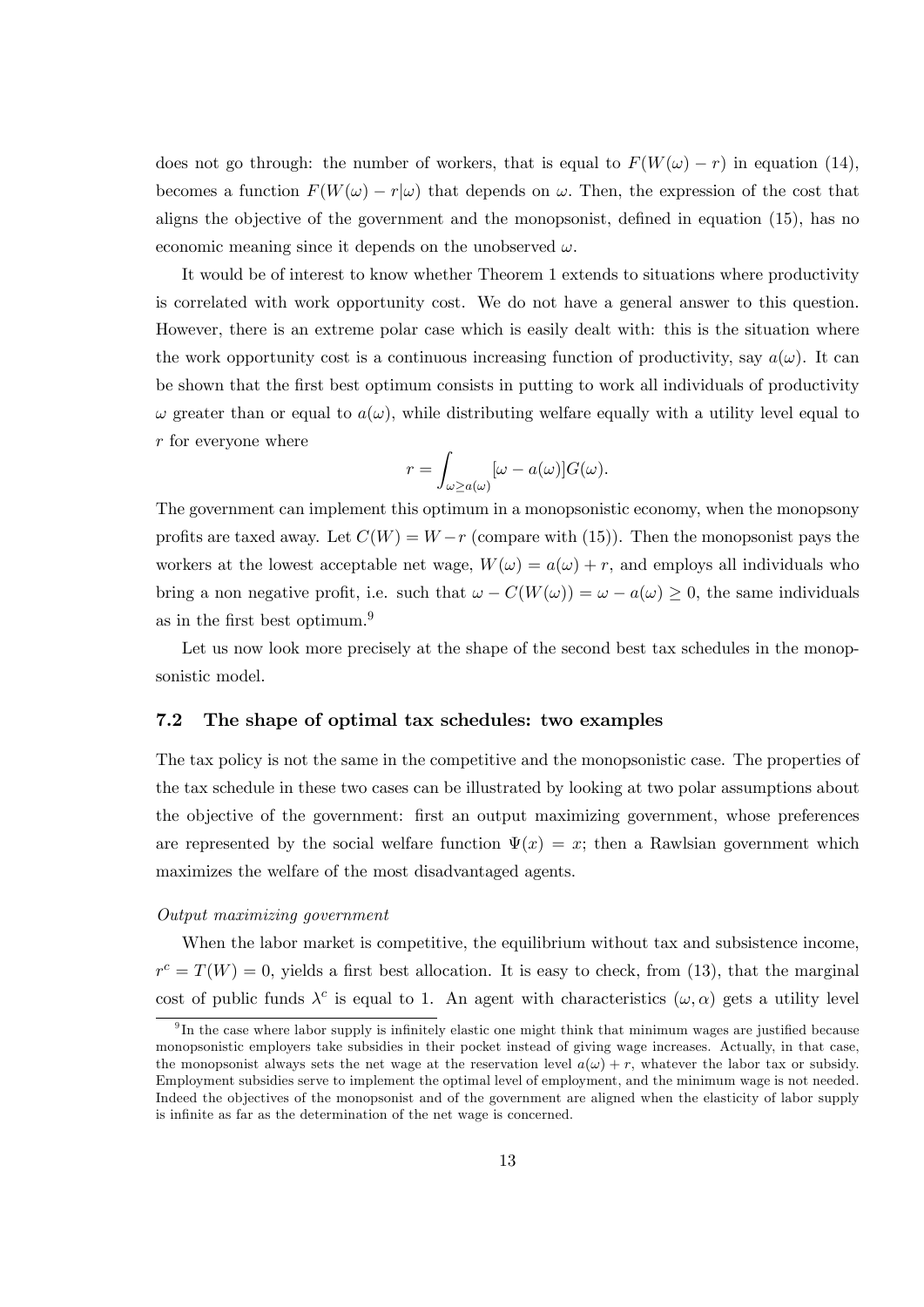

Figure 2: The net wage schedule  $W(\omega)$ , the tax schedule  $T(W(\omega))$ , the labor cost schedule  $C(W(\omega))$  when there is an output maximizing government in a monopsonistic economy with uniform distribution functions.

 $\max (0, \omega - \alpha)$ . When the labor market is monopsonistic, the equilibrium without taxes does not yield a first best allocation any more. The previous section has shown that the first best allocation can nevertheless be implemented. The tax system which supports it can be found by rewriting the Lagrangian of the government program as  $\int_{\omega}^{\bar{\omega}} [\omega - C(W(\omega))] F(W(\omega)) dG(\omega)$ , with  $C(W) = W - \int_{\alpha}^{W} \frac{W - \alpha}{F(W)} dF(\alpha)$ . The tax, equal to the difference between labor cost  $C(W)$ and net wage W, is negative, equal to  $-\int_{\underline{\alpha}}^{W} (W - \alpha) dF(\alpha) / F(W)$ .

The solution is represented on Figure 2 in the case where F and G are uniform over  $[0, \bar{\alpha}]$ and  $[0, \bar{\omega}]$  respectively. Then, measured as a function of net wage, the subsidy is equal to  $W/2$ , so that the labor cost associated with a net wage W is also  $W/2$  and the monopsony eventually chooses the net wage schedule  $W(\omega) = \omega$ .

#### Rawlsian government

A Rawlsian government maximizes the value of the subsistence income provided to the unemployed agents. Noting  $I(\omega) = W(\omega) - r$  the incentive to work, the program of the Rawlsian government can be written as

$$
\max_{I(\cdot)} r = \int_{\underline{\omega}}^{\overline{\omega}} \{ \omega - I(\omega) \} F[I(\omega)] dG(\omega).
$$
 (16)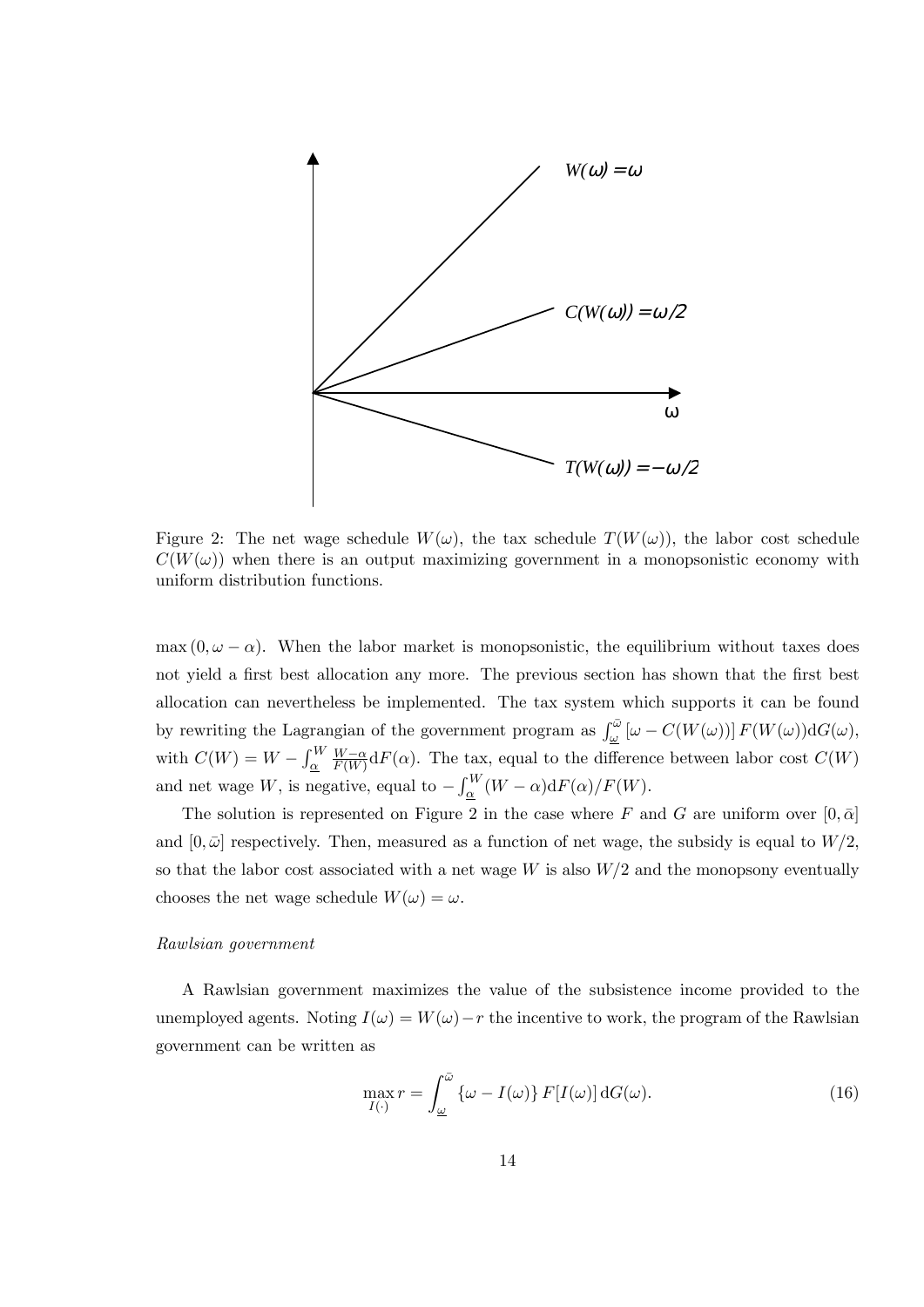

Figure 3: The net wage schedule  $W(\omega)$ , the tax schedule  $T(W(\omega))$ , the labor cost schedule  $C(W(\omega))$  when there is a Rawlsian government in a monopsonistic economy with uniform distribution functions.

The comparison of this program with the program of the monopsonist (9) immediately shows that the objectives of the Rawlsian government and the monopsonist are aligned if the labor cost schedule  $C(\cdot)$  is equal to the incentive to work  $W - r$ . As shown in figure 3, when F and G are uniform over  $[0, \bar{\alpha}]$  and  $[0, \bar{\omega}]$  respectively, the resulting allocation provides net wages  $W(\omega) = r + (\omega/2)$  and a subsistence income  $r = \bar{\omega}/8\bar{\alpha}$ .

## 8 Entry and limits on corporate taxes

We have so far assumed that profits are entirely taxed away, as is consistent with the fact that the government knows the profit level. To put limits to the power of the government to tax firms while keeping with the spirit of optimal taxation models à la Mirrlees, we introduce additional information asymmetries which allow the firms to keep some rents. A simple and illustrative way to proceed is to consider a situation where the government regulates a continuum of separate local labor markets. In all these labor markets, there is the same distribution of workers as the one of the previous section: these markets work independently and there is no labor mobility across markets. Firms have to pay an entry  $\cos t^{10} h$ , which is drawn independently across labor markets with the c.d.f. H. The government, which observes net wages as before but not

<sup>&</sup>lt;sup>10</sup>A positive value of h corresponds to an entry cost; a negative value can be interpreted as a rent of size |h|.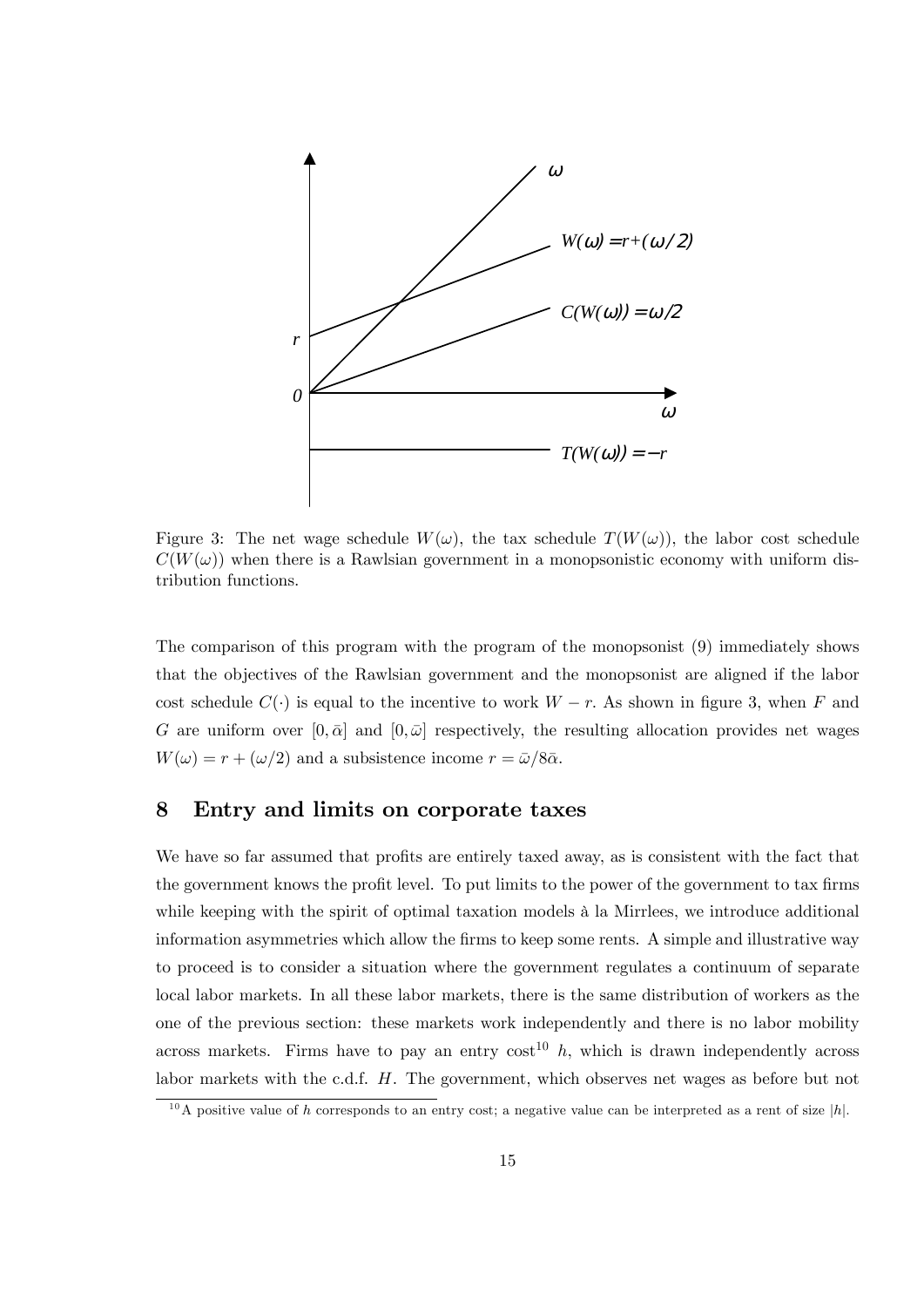the entry costs of the firms, announces the same tax schedule  $(T, r)$  over the whole territory, with additionally a lump sum subsidy  $s$  ( $-s$  is the level of the tax when s is negative) given to the firms to help them pay their costs. Given our informational assumption, the subsidy can only be constant, identical across labor markets. The economy works as follows: first the government announces the full tax and subsidy schedule common to all markets; second the random entry costs and productivity are drawn; the firms decide to operate when the sum of their expected profits and subsidy exceeds the entry cost; finally production is undertaken and wages are paid in the markets which operate; in the other markets, nobody works and everyone gets the subsistence income r.

When labor markets are competitive operating profits are equal to zero under constant returns to scale and firms decide to operate when  $s - h$  is non negative. The government program then is

$$
\max_{[T(\cdot),r,s]} H(s) \int_{\underline{\omega}}^{\overline{\omega}} \left\{ \int_{\underline{\alpha}}^{W(\omega)-r} \Psi(W(\omega) - \alpha) \, dF(\alpha) + \{1 - F[W(\omega)) - r] \} \Psi(r) \right\} dG(\omega) + [1 - H(s)] \Psi(r),
$$

subject to the feasibility constraint

$$
H(s)\int_{\underline{\omega}}^{\overline{\omega}} \{\omega - W(\omega) + r\} F(W(\omega) - r) dG(\omega) = r + sH(s).
$$

Let  $\lambda$  be the multiplier of the feasibility constraint, and for further reference denote  $(T^c, r^c, s^c, \lambda^c)$ a solution of the above program for the competitive economy.

When the labor markets are monopsonistic, the firms' operating profits allow them to finance some of the entry costs and the subsidy may be negative. The before tax operating profit  $\pi$  of the typical firm is

$$
\pi = \int_{\underline{\omega}}^{\overline{\omega}} \{ \omega - W(\omega) - T(W(\omega)) \} F(W(\omega) - r) \, dG(\omega),
$$

under  $(T, r)$ . The firm decides to operate when  $\pi + s - h$  is non negative, i.e. with probability  $H(\pi + s)$ .

The program of the government becomes

$$
\max_{[T(\cdot),r,s]} H(\pi+s) \int_{\underline{\omega}}^{\overline{\omega}} \left\{ \int_{\underline{\alpha}}^{W(\omega)-r} \Psi(W(\omega)-\alpha) \, dF(\alpha) + \left\{1 - F[W(\omega)) - r\right\} \Psi(r) \right\} dG(\omega) + \left[1 - H(\pi+s)\right] \Psi(r),
$$

subject to the feasibility constraint

$$
H(\pi+s)\int_{\underline{\omega}}^{\overline{\omega}}\left\{\omega-W(\omega)+r\right\}F(W(\omega)-r)\,\mathrm{d}G(\omega)=r+(\pi+s)H(\pi+s),
$$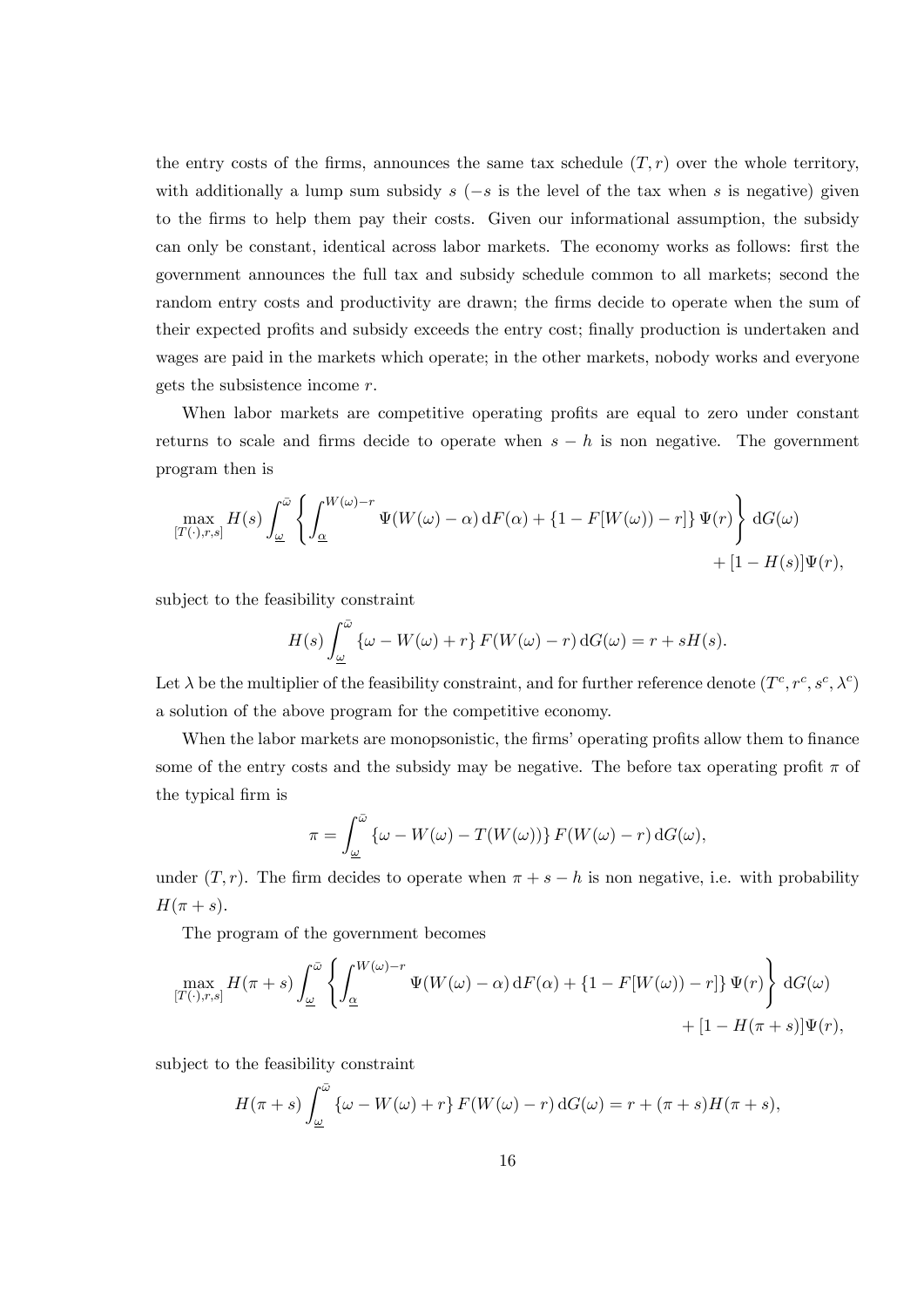while the monopsonist sets a wage schedule according to

$$
W(\cdot) = \arg \max_{S(\cdot)} \int_{\underline{\omega}}^{\overline{\omega}} \left\{ \omega - S(\omega) - T(S(\omega)) \right\} F(S(\omega) - r) \, dG(\omega).
$$

Although the profit  $\pi$ , which depends on T, shows up in the objective and the feasibility constraint of the government, this does not create difficulties since it only appears through the after tax profit  $\pi + s$ . Indeed put  $\pi + s = s^c$  in the program of the government: ignoring the behavior of the monopsony the solution of the program is then a competitive optimum (the government manages to tax away all monopsony profits!). This allows us to transpose here the argument of Theorem 1. The objective of the government and of the monopsonist are aligned and yield the competitive net wage  $W^c$  if one defines

$$
T^{m}(W) = -r^{c} - \int_{\underline{\alpha}}^{W(\omega)-r^{c}} \frac{\Psi(W-\alpha)-\Psi(r^{c})}{\lambda^{c}F[W-r^{*}]} dF(\alpha).
$$

The profit of the monopsonistic firm follows, and the value of  $s^m$  is computed from  $s^m = s^c - \pi^m$ . This implies that the government can reach the same allocation as in the competitive economy.

It is worth noting that the function  $T<sup>m</sup>$  has the same analytical expression as in Theorem 1, but different values of the marginal costs of public funds and the subsistence income. Therefore, as discussed in section 7, the government does not need the minimum wage to undo the wrongs of the monopsony even when proÖts cannot be fully taxed. With the instruments adapted to its information structure, the government has all the necessary fiscal tools to reach the second best optimum of the competitive economy without using the minimum wage. It could be worth analyzing the degree of generality of this result.

## 9 Conclusion

In this paper we compare income redistribution in two economies which only differ by the functioning of their labor markets, competitive or monopsonistic. The government has a large range of instruments at its disposal, which includes wages and profits taxes and the minimum wage. By defining the minimum wage as useful whenever it can replace a non negligible part of the tax schedule, we take the view point the most favorable to the minimum wage. Even with this view point, the minimum wage appears to be of no use to correct the transfers or inefficiencies associated with the monopsony when the heterogeneity of skills is accounted for.

This result holds when abilities are distributed independently of work opportunity costs. It is also satisfied when work opportunity cost is a deterministic increasing function of ability. We do not know how to handle the intermediate cases.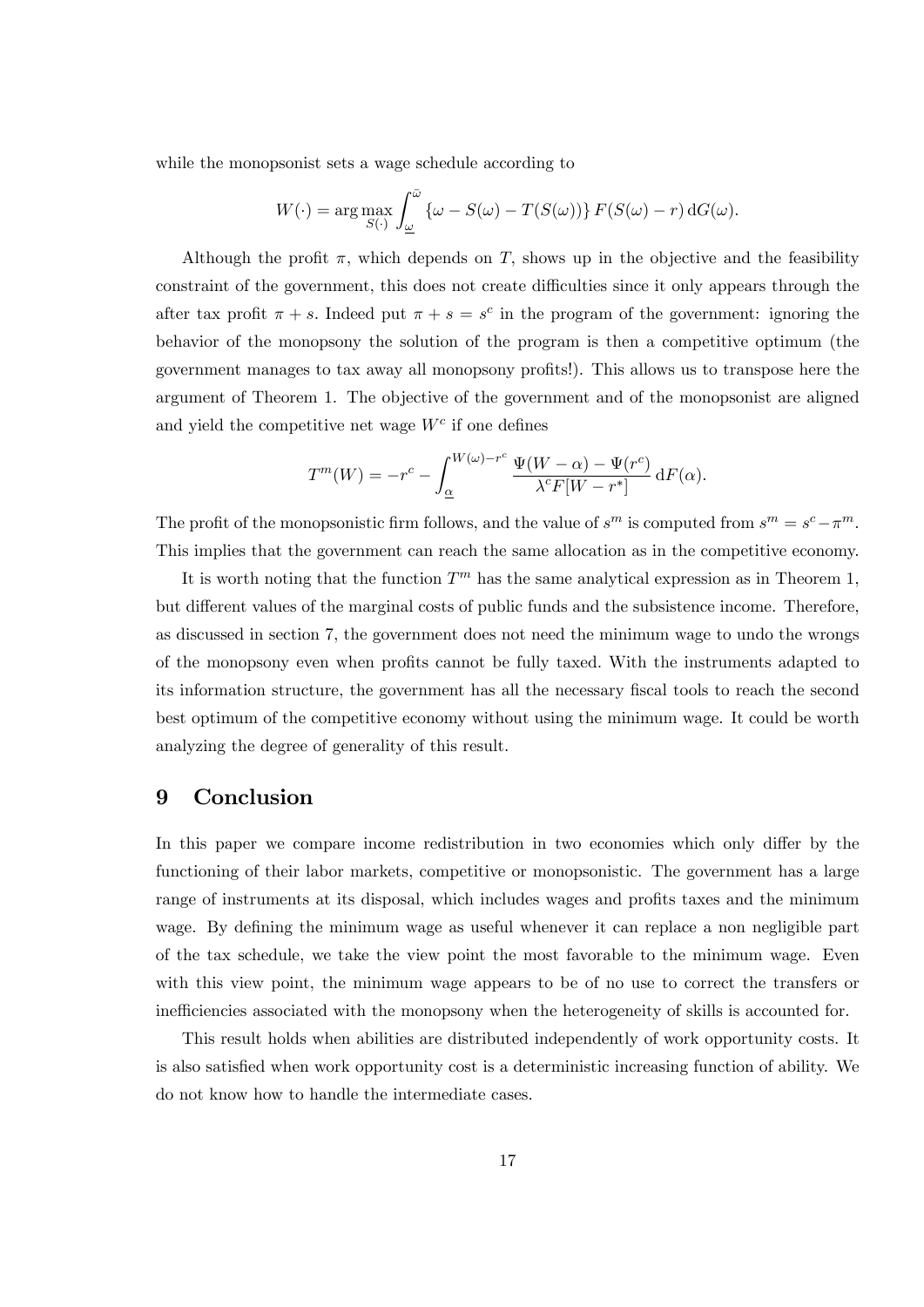The conclusion that monopsony does not justify the minimum wage does not mean that the minimum wage is useless as a part of efficient redistributive schemes in all circumstances (indeed see Lee and Saez (2007) for a counter example). What we claim here is that in the absence of restrictions on the set of available tax instruments, a monopsony on the labor market can be dealt with without using a minimum wage in a linear technology setup. Whether the minimum wage somehow can be useful in other circumstances is an open question. More research is needed in this area.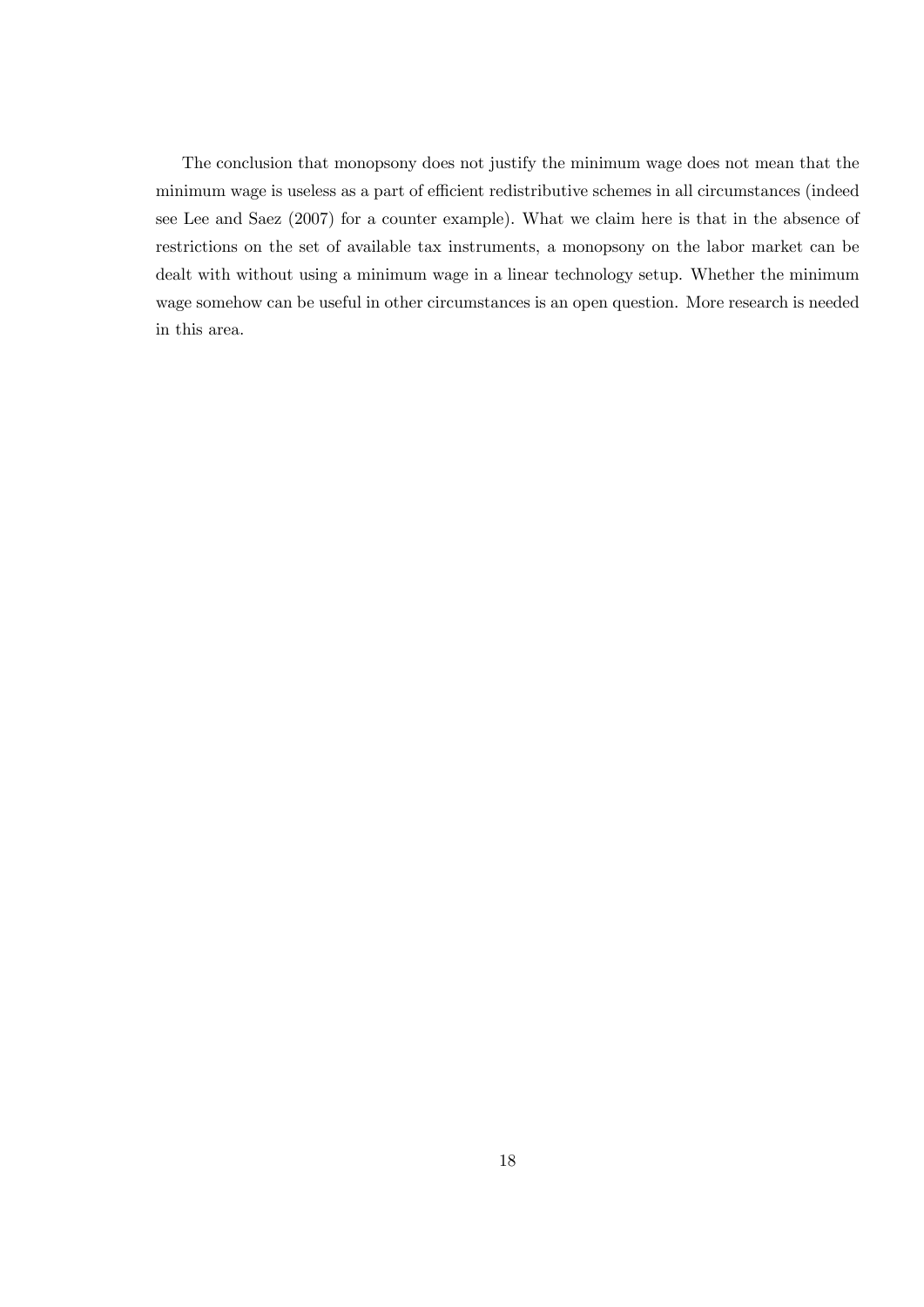## References

- [1] Allen, S. (1987), "Taxes, Redistribution, and the Minimum Wage: A Theoretical Analysis", Quarterly Journal of Economics, 102, 477-489
- [2] Bhaskar, V. and To, T. (1999), "Minimum Wages for Ronald McDonald Monopsonies: A Theory of Monopsonistic Competition", Economic Journal, 109, 190-203.
- [3] Beaudry, P., and Blackorby, C. (1997), "Taxes and Employment Subsidies in Optimal Redistribution Programs," Discussion Paper 22, University of British Columbia.
- [4] Boadway, R. and Cuff, K. (2001) "A Minimum Wage can be Welfare Improving and Employment-Enhancing", European Economic Review, 45, 553-576.
- [5] Cahuc, P., Zylberberg, A. and Saint-Martin, A.  $(2001)$ , "The consequences of the minimum wage when other wages are bargained over", European Economic Review, 45, 337-352.
- [6] Card, D. and Krueger, A. (1995), Myth and Measurement: The new economics of minimum wage, Princeton University Press.
- [7] Choné, P. and Laroque, G. (2005), "Optimal Incentives for Labor Force Participation", Journal of Public Economics, 89, 395-425.
- [8] Choné, P. and Laroque, G. (2008), "Optimal Taxation in the Extensive Model", working paper n°8, Institute for Fiscal Studies.
- [9] Diamond, P. (1980), "Income Taxation with Fixed Hours of Work", *Journal of Public* Economics, 13, 101-110.
- $[10]$  Dolado, J., Felgueroso, F. and Jimeno, J.  $(2000)$ , "The Role of the Minimum Wage in the Welfare State: An Appraisal", IZA Discussion paper 152, published in Swiss Journal of Economics and Statistics, 136 (2000), 1-33.
- [11] Drazen, A. (1986), "Optimal Minimum Wage Legislation", *Economic Journal*, 96, 774-784.
- [12] Flinn, C. (2006) "Minimum Wage Effects on Labor Market Outcomes under Search, Bargaining, and Endogenous Contact Rates", *Econometrica* 74, 1013-1062.
- [13] Guesnerie, R., Roberts, R. (1987), "Minimum Wage Legislation as a Second-Best Policy", European Economic Review, 31, 490-498.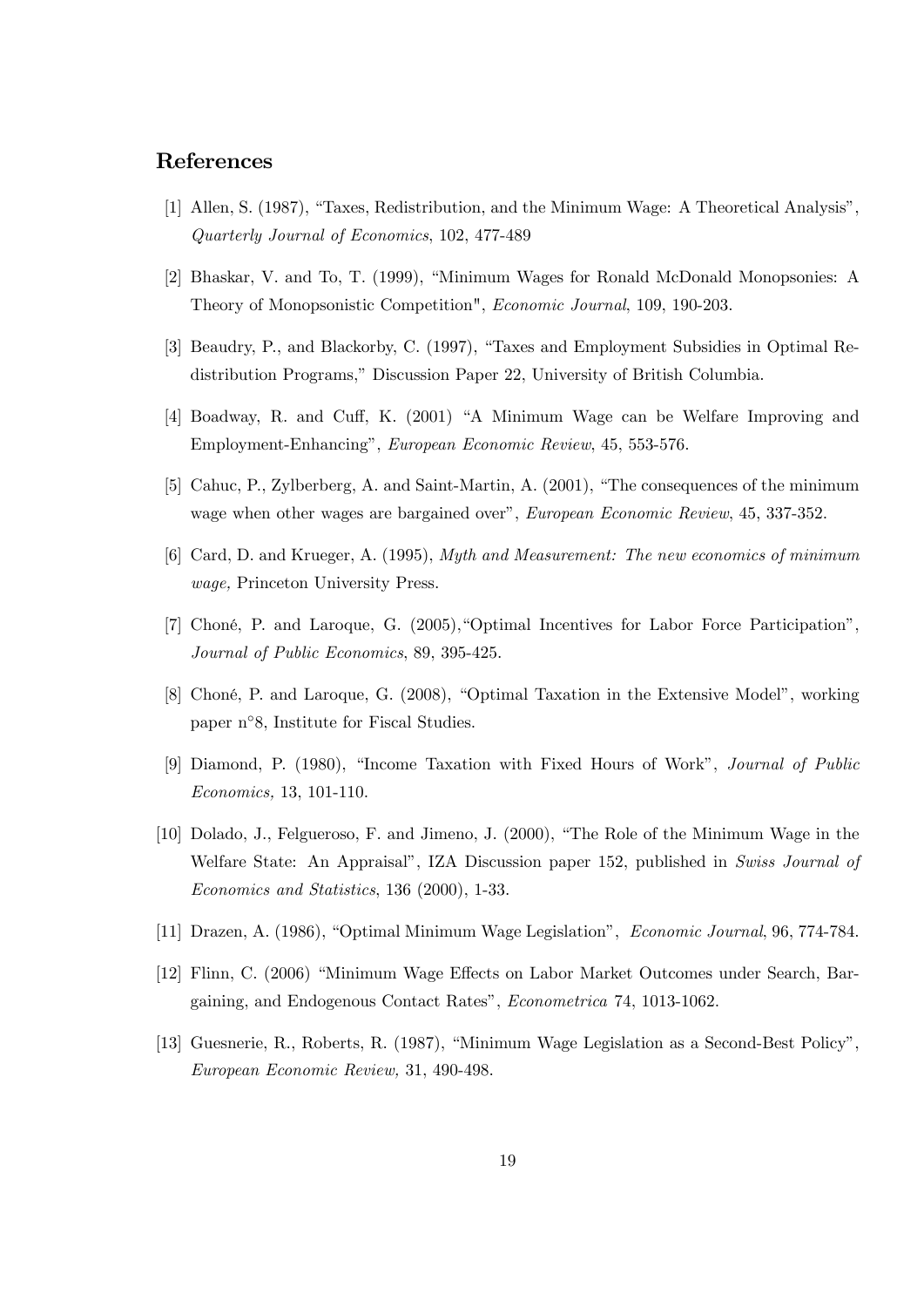- [14] Hungerbühler, M. and Lehmann, E.  $(2007)$ , "On the optimality of a minimum wage: New insights from optimal tax theory", mimeo CREST.
- [15] Immervoll, H. (2007), "Minimum Wages, Minimum Labour Costs and the Tax Treatment of Low-wage Employment", OECD Social, Employment and Migration Working Papers  $n^{\circ}46$ .
- [16] Jones, S. (1987), "Minimum Wage Legislation in a Dual Labor Market", *European Economic* Review, 33, 1229-1246.
- [17] Laroque, G. (2005), "Income Maintenance and Labor Force Participation", *Econometrica*, 73, 341-376.
- [18] Lee, D and Saez, E. (2007) îOptimal Minimum Wage Policy in Competitive Labor Markets", Working paper, University of Berkeley.
- [19] Manning, A. (1995), "How do We Know that Real Wages are Too High ?",  $Quarterly$ Journal of Economics, 110, 1111-1125.
- [20] Manning, A. (2003), Monopsony in Motion: Imperfect Competition in Labor Markets, Princeton University Press.
- [21] Masters, A.  $(1999)$ , "Wage posting in two-sided search and the minimum wage", *Interna*tional Economic Review, 40, 809-826.
- [22] Mirrlees, J. (1971), "An Exploration in the Theory of Optimum Income Taxation,"  $Review$ of Economic Studies, 38, 175-208.
- [23] Neumark, D. and Wascher, W. (2006), "Minimum Wages and Employment: A Review of Evidence from the New Minimum Wage Research", NBER working paper  $N^{\circ}12663$ .
- [24] OECD, (1994), The OECD jobs study. Facts, Analysis, Strategies, Paris: OECD.
- [25] OECD, (1998), *Employment Outlook*, Paris: OECD.
- [26] OECD, (2005), Employment Outlook, Paris: OECD.
- [27] Rebitzer, J. and Taylor, L. (1995), "The Consequences of Minimum Wage Laws, Some New Theoretical Ideas", Journal of Public Economics, 56, 245-255.
- [28] Robinson, J., (1933), The Economics of Imperfect Competition, MacMillan, London.
- [29] Saez, E. (2002), "Optimal Income Transfer Programs: Intensive versus Extensive Labor Supply Responses," Quarterly Journal of Economics, 117, 1039-1073.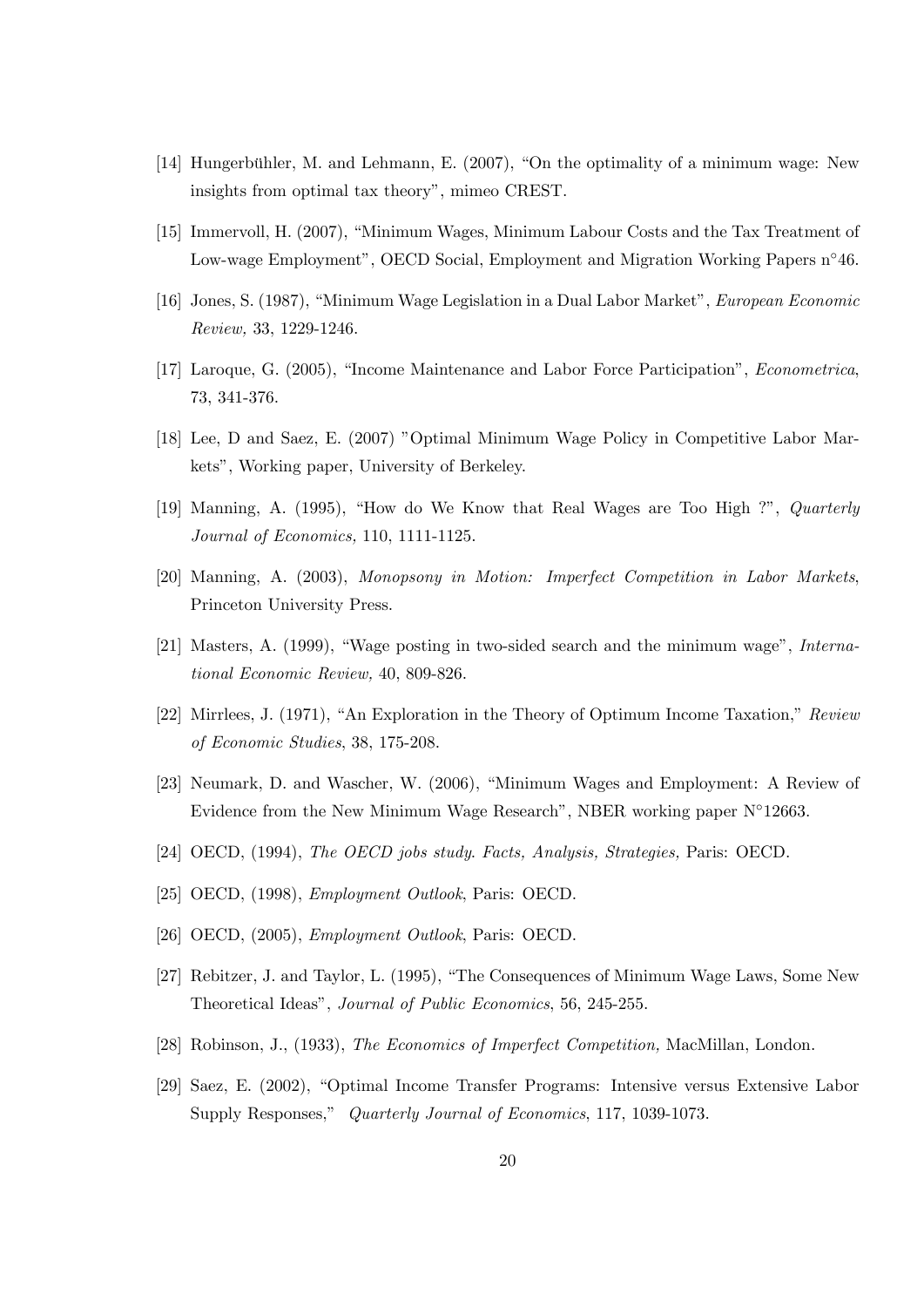[30] Stigler, G. (1946), "The Economics of Minimum Wage Legislation", American Economic Review, 36, 535-543.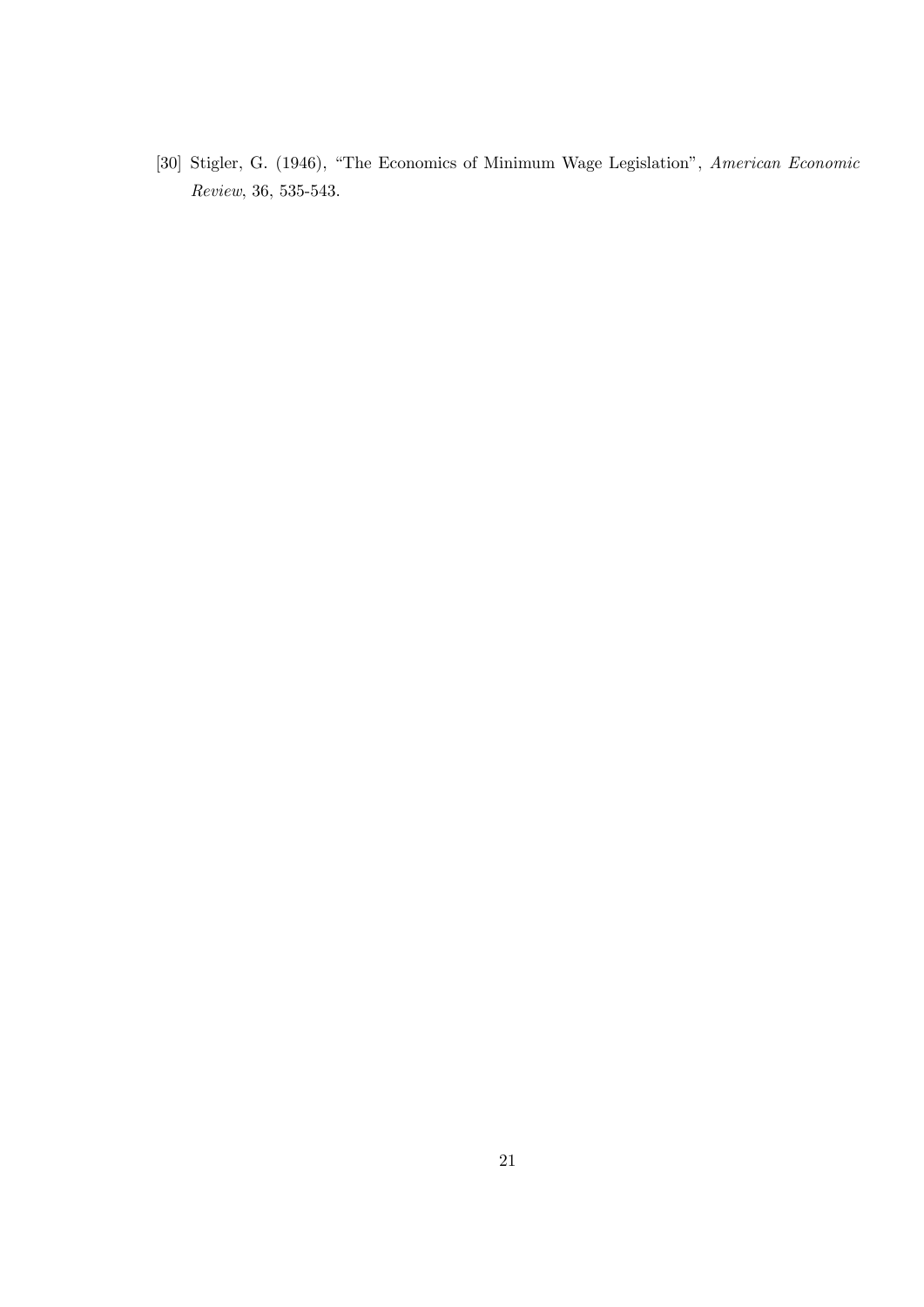## A Appendix: Proof of Lemma 1

1) This is a consequence of the behavior of workers. When confronted with a net wage schedule  $\overline{W}$ , workers' choice of  $y$  follows from:

$$
\sup_{0\leq y\leq \omega} [r,\overline{W}(y)-\alpha].
$$

Let

$$
W(y) = \sup \{ \overline{W}(z) | 0 \le z \le y \}.
$$

By construction W is non decreasing, the utility levels attained by the agents under  $\overline{W}$  and W are identical, while the labor supply under  $\overline{W}$  is a subset of the labor supply under W. Therefore, the monopsonist can choose a non decreasing net wage schedule without loss of generality.

2) This follows from a study of the behavior of the monopsonist. Consider any bounded below function  $\overline{C}$ , and let

$$
C(w) = \inf_{x \ge w} \overline{C}(x).
$$

Define  $\mathcal{C} = \{w|C(w) < \overline{C}(w)\}\$ , or equivalently  $\{w|$  there exists  $z > w$  such that  $\overline{C}(z) < \overline{C}(w)\}\$ . This set is empty if  $\overline{C}$  is non decreasing, and C coincides with  $\overline{C}$  outside of C.

We show that a monopsonist facing the tax schedule leading to  $\overline{C}$  will never employ a worker at a net wage in  $\mathcal C$ , so that  $C$  and  $\overline{C}$  lead to the same allocation.

Let  $\overline{W}$  be a net wage schedule. The monopsony profits are

$$
\int_0^{\overline{\omega}} \left[ \overline{y}(\omega) - \overline{C}(\overline{W}(\overline{y}(\omega))) \right] F\left( \overline{W}(\overline{y}(\omega)) - r \right) \, dG(\omega),
$$

where  $\overline{\psi}(\omega)$  is the production of a worker of productivity  $\omega$  who faces the net wage schedule  $\overline{W}$ .

**Property**: Assume that  $\overline{C}$  is a continuous bounded below function on  $\mathbb{R}_+$ . There is an optimal non decreasing net wage schedule W such that

$$
W(\mathbb{R}_+) \cap \mathcal{C} = \emptyset.
$$

**Proof of the property**: Take a W associated with  $\overline{C}$ , which is non decreasing by 1), whose range may have a non empty intersection with  $\mathcal{C}$ . We modify it into a new function  $W$  whose range does not intersect  $\mathcal{C}$ , while weakly increasing the profits of the monopsonist.

By continuity of  $\overline{C}$ , the set C is made of the union of disjoint intervals, say  $(w_0, w_1)$ . One of the two following situations arises:

a) either  $\overline{C}(z) > \overline{C}(w_1)$  for all z smaller than  $w_1$ ;